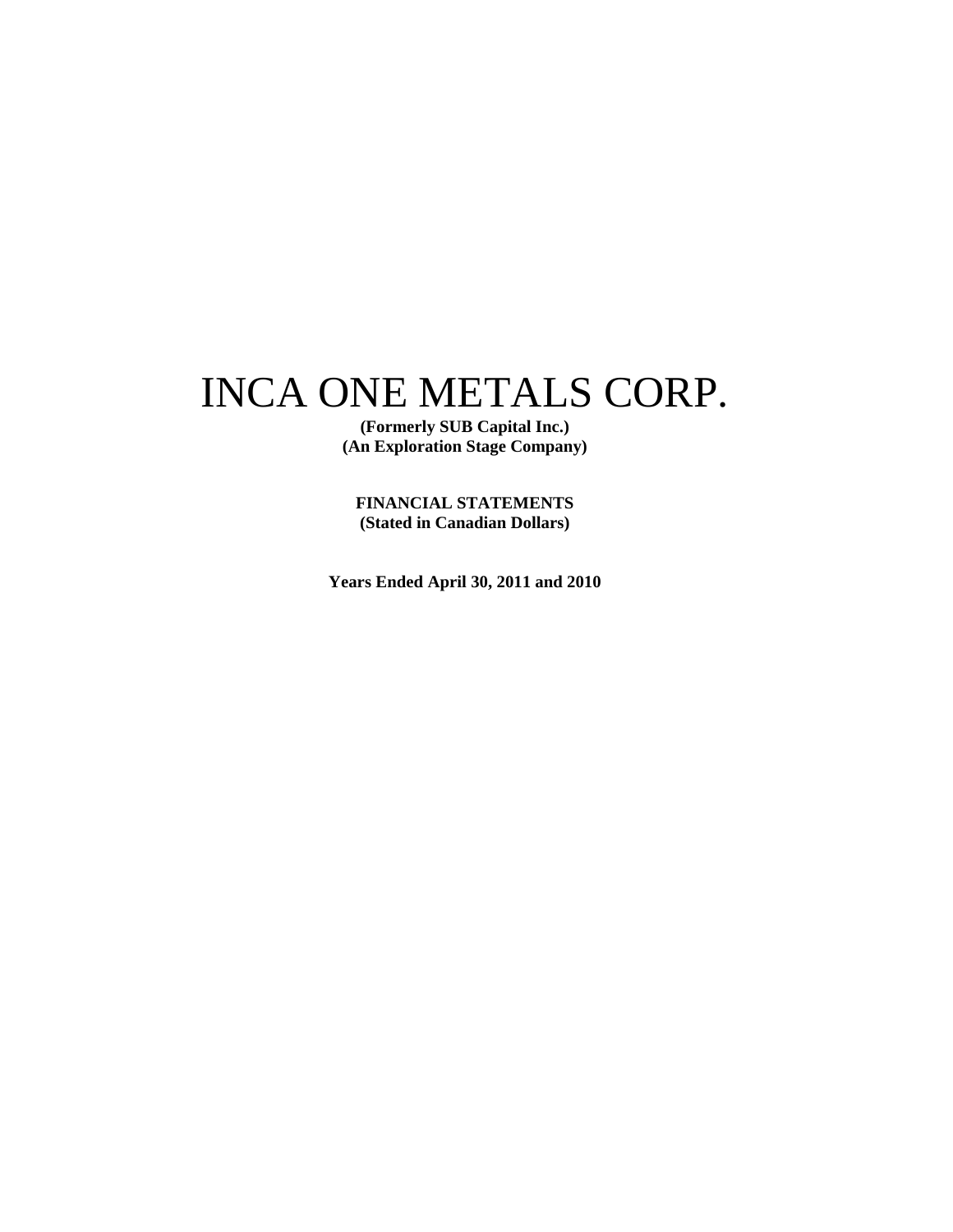

Tel: 604 688 5421 Fax: 604 688 5132 **www.bdo.ca** 

BDO Canada LLP 600 Cathedral Place 925 West Georgia Street Vancouver BC V6C 3L2 Canada

**Independent Auditor's Report**

**To the Shareholders of Inca One Metals Corp.** 

We have audited the accompanying financial statements of Inca One Metals Corp., which comprise the balance sheets as at April 30, 2011 and 2010, and the statements of operations, comprehensive loss and deficit and cash flows for the years then ended, and a summary of significant accounting policies and other explanatory information.

#### **Management's Responsibility for the Financial Statements**

Management is responsible for the preparation and fair presentation of these financial statements in accordance with Canadian generally accepted accounting principles and for such internal control as management determines is necessary to enable the preparation of financial statements that are free from material misstatement, whether due to fraud or error.

#### **Auditor's Responsibility**

Our responsibility is to express an opinion on the financial statements based on our audits. We conducted our audits in accordance with Canadian generally accepted auditing standards. Those standards require that we comply with ethical requirements and plan and perform the audit to obtain reasonable assurance about whether the financial statements are free from material misstatement.

An audit involves performing procedures to obtain audit evidence about the amounts and disclosures in the financial statements. The procedures selected depend on the auditor's judgment, including the assessment of the risks of material misstatement of the financial statements, whether due to fraud or error. In making those risk assessments, the auditor considers internal control relevant to the entity's preparation and fair presentation of the financial statements in order to design audit procedures that are appropriate in the circumstances, but not for the purpose of expressing an opinion on the effectiveness of the entity's internal control. An audit also includes evaluating the appropriateness of accounting policies used and the reasonableness of accounting estimates made by management, as well as evaluating the overall presentation of the financial statements.

We believe that the audit evidence we have obtained is sufficient and appropriate to provide a basis for our audit opinion.

#### **Opinion**

In our opinion, the financial statements present fairly, in all material respects, the financial position of Inca One Metals Corp. as at April 30, 2011 and 2010, and the results of its operations and its cash flows for the years then ended in accordance with Canadian generally accepted accounting principles.

(signed) "BDO Canada LLP"

Chartered Accountants

Vancouver, BC August 26, 2011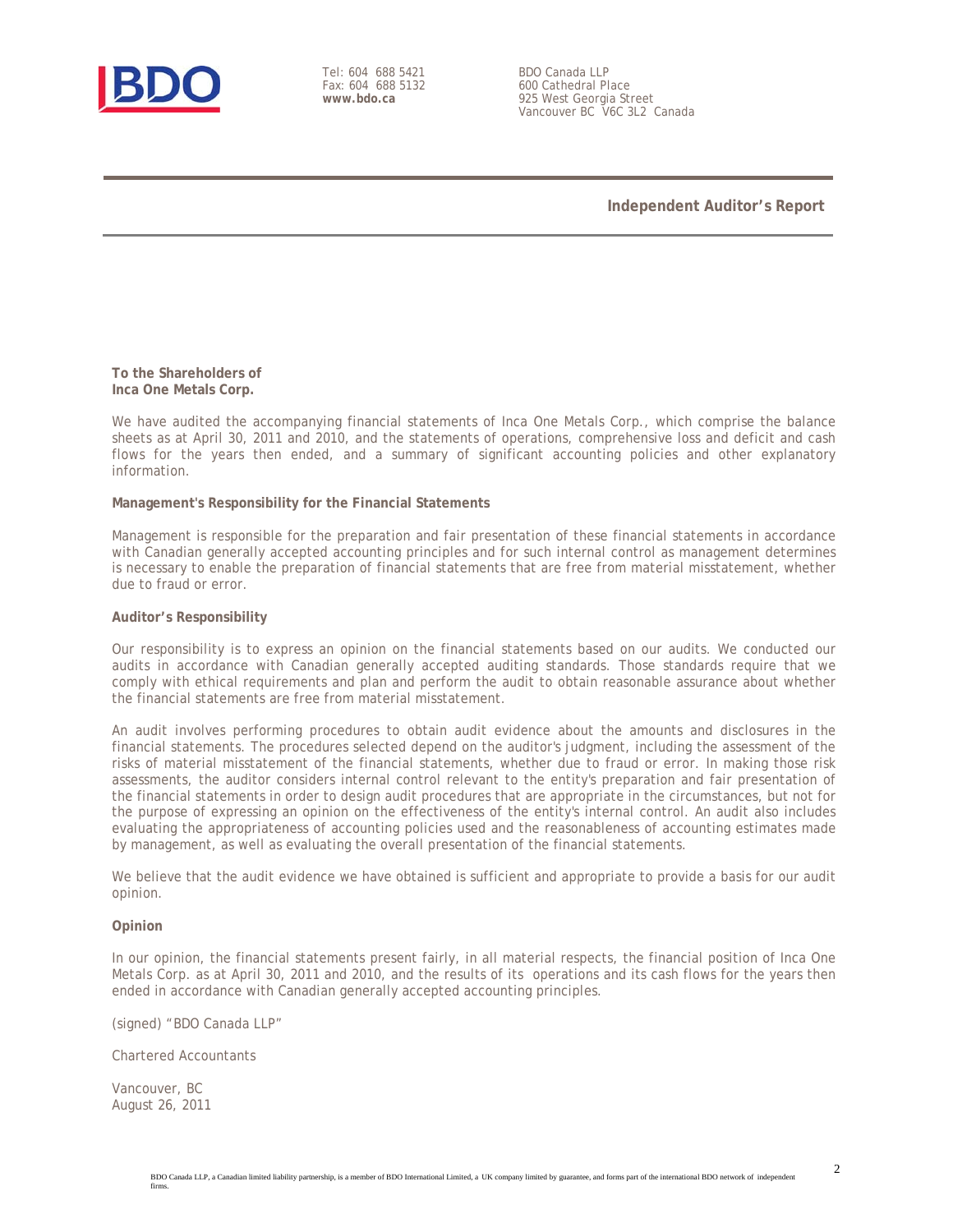(An Exploration Stage Company)

Balance Sheets (Expressed in Canadian Dollars) As at April 30, 2011 and 2010

|                                                    | 2011        | 2010        |
|----------------------------------------------------|-------------|-------------|
|                                                    | \$          | S           |
| <b>ASSETS</b>                                      |             |             |
| <b>CURRENT</b>                                     |             |             |
| Cash and Cash Equivalents                          | 700,853     | 163,483     |
| Share Subscription Receipts in Transit (Note 5)    | 1,599       | 218,290     |
| <b>Amounts Receivable</b>                          | 42,703      | 10,439      |
| Prepaid Expenses and Deposits                      | 1,200       |             |
|                                                    | 746,355     | 392,212     |
| Equipment (Note 6)                                 | 2,321       |             |
| Resource Properties (Note 7)                       | 158,097     |             |
|                                                    | 906,773     | 392,212     |
|                                                    |             |             |
| <b>LIABILITIES</b>                                 |             |             |
| <b>CURRENT</b>                                     |             |             |
| Accounts Payable and Accrued Liabilities (Note 11) | 71,658      | 54,830      |
| Loans Payable (Notes 8 and 11)                     | 120,000     |             |
|                                                    | 191,658     | 54,830      |
| <b>SHAREHOLDERS' EQUITY</b>                        |             |             |
| Share Capital (Note 9)                             | 4,848,237   | 4,067,480   |
| Contributed Surplus (Note 10)                      | 648,427     | 580,205     |
| Deficit                                            | (4,781,549) | (4,310,303) |
|                                                    | 715,115     | 337,382     |

On behalf of the Board:

| "Edward Kelly"      | "Robert McMorran" |
|---------------------|-------------------|
| <b>Edward Kelly</b> | Robert McMorran   |
| Director            | Director          |

Nature of Operations (Note 1) Commitments (Notes 7, 9 and 15) Subsequent Events (Notes 1, 7, 8 and 15) 906,773 392,212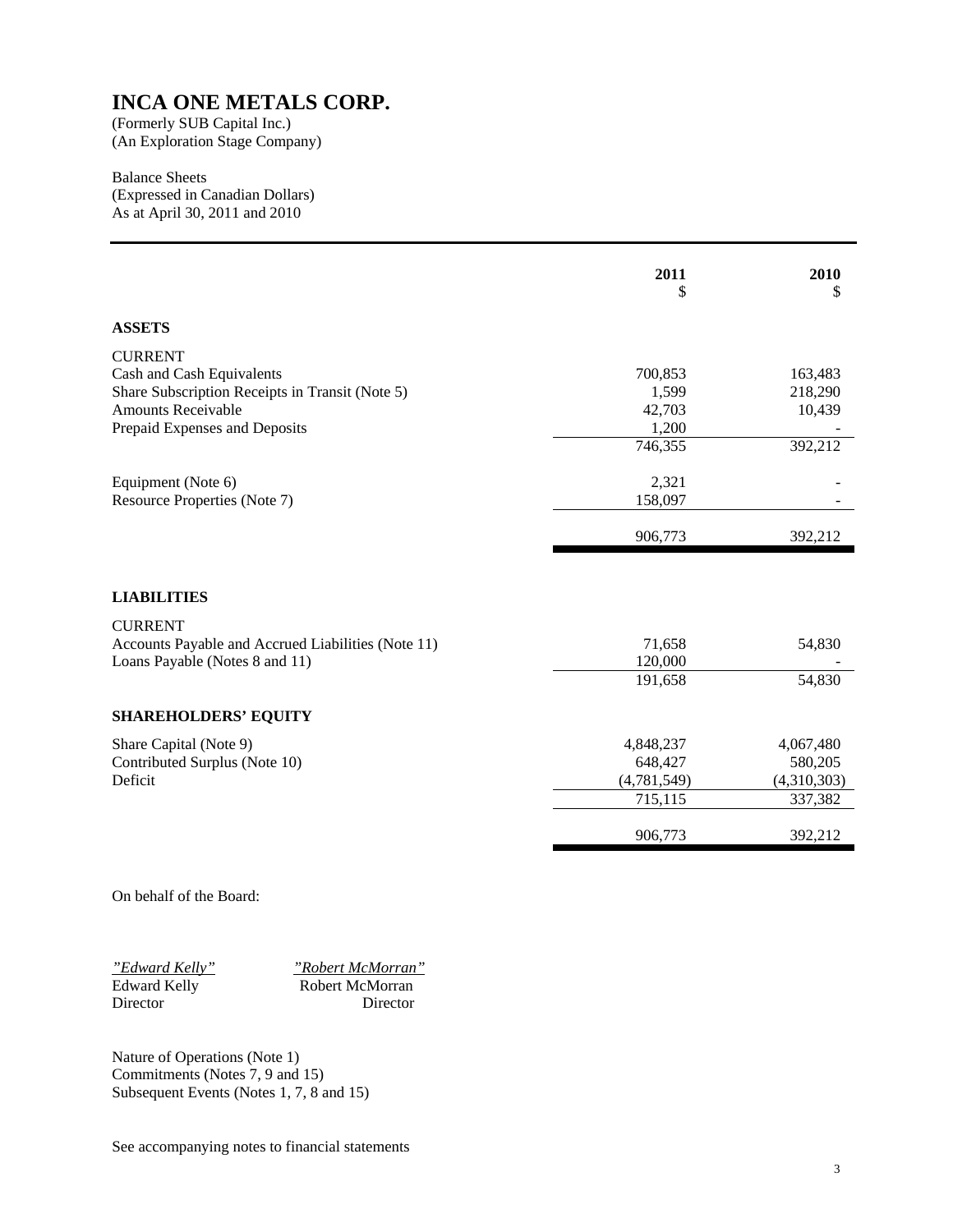(An Exploration Stage Company)

Statements of Operations, Comprehensive Loss and Deficit (Expressed in Canadian Dollars) Years ended April 30, 2011 and 2010

|                                                                                                                                                                                                                                                                                                                                          | 2011<br>\$                                                                                    | 2010<br>\$                                    |
|------------------------------------------------------------------------------------------------------------------------------------------------------------------------------------------------------------------------------------------------------------------------------------------------------------------------------------------|-----------------------------------------------------------------------------------------------|-----------------------------------------------|
| <b>EXPENSES</b>                                                                                                                                                                                                                                                                                                                          |                                                                                               |                                               |
| Amortization<br>Interest and Bank Charges (Note 11)<br><b>Consulting and Management Fees</b><br>Office, Rent and Administration (Note 11)<br>Professional Fees (Note 11)<br>Project Evaluation<br><b>Regulatory Fees</b><br><b>Stock-Based Compensation</b><br>Transfer Agent and Shareholder Information<br><b>Travel and Promotion</b> | 410<br>11,178<br>69,245<br>46,672<br>65,736<br>9,063<br>25,554<br>27,739<br>73,894<br>100,177 | 4,685<br>26,186<br>90,867<br>88,600<br>22,041 |
| <b>LOSS BEFORE OTHER ITEMS</b>                                                                                                                                                                                                                                                                                                           | 429,668                                                                                       | 232,379                                       |
| Impairment of Resource Property (Note 7)<br><b>Exchange Loss</b><br><b>Interest Income</b>                                                                                                                                                                                                                                               | (40, 545)<br>(2,020)<br>987<br>(41, 578)                                                      |                                               |
| NET LOSS AND COMPREHENSIVE LOSS FOR THE YEAR                                                                                                                                                                                                                                                                                             | (471, 246)                                                                                    | (232, 379)                                    |
| Deficit, Beginning of the Year                                                                                                                                                                                                                                                                                                           | (4,310,303)                                                                                   | (4,077,924)                                   |
| DEFICIT, END OF THE YEAR                                                                                                                                                                                                                                                                                                                 | (4,781,549)                                                                                   | (4,310,303)                                   |
|                                                                                                                                                                                                                                                                                                                                          |                                                                                               |                                               |
| <b>BASIC AND DILUTED LOSS PER SHARE</b>                                                                                                                                                                                                                                                                                                  | (0.04)                                                                                        | (0.07)                                        |
| <b>WEIGHTED AVERAGE NUMBER OF</b><br><b>COMMON SHARES OUTSTANDING</b>                                                                                                                                                                                                                                                                    | 10,735,756                                                                                    | 3,154,117                                     |

See accompanying notes to financial statements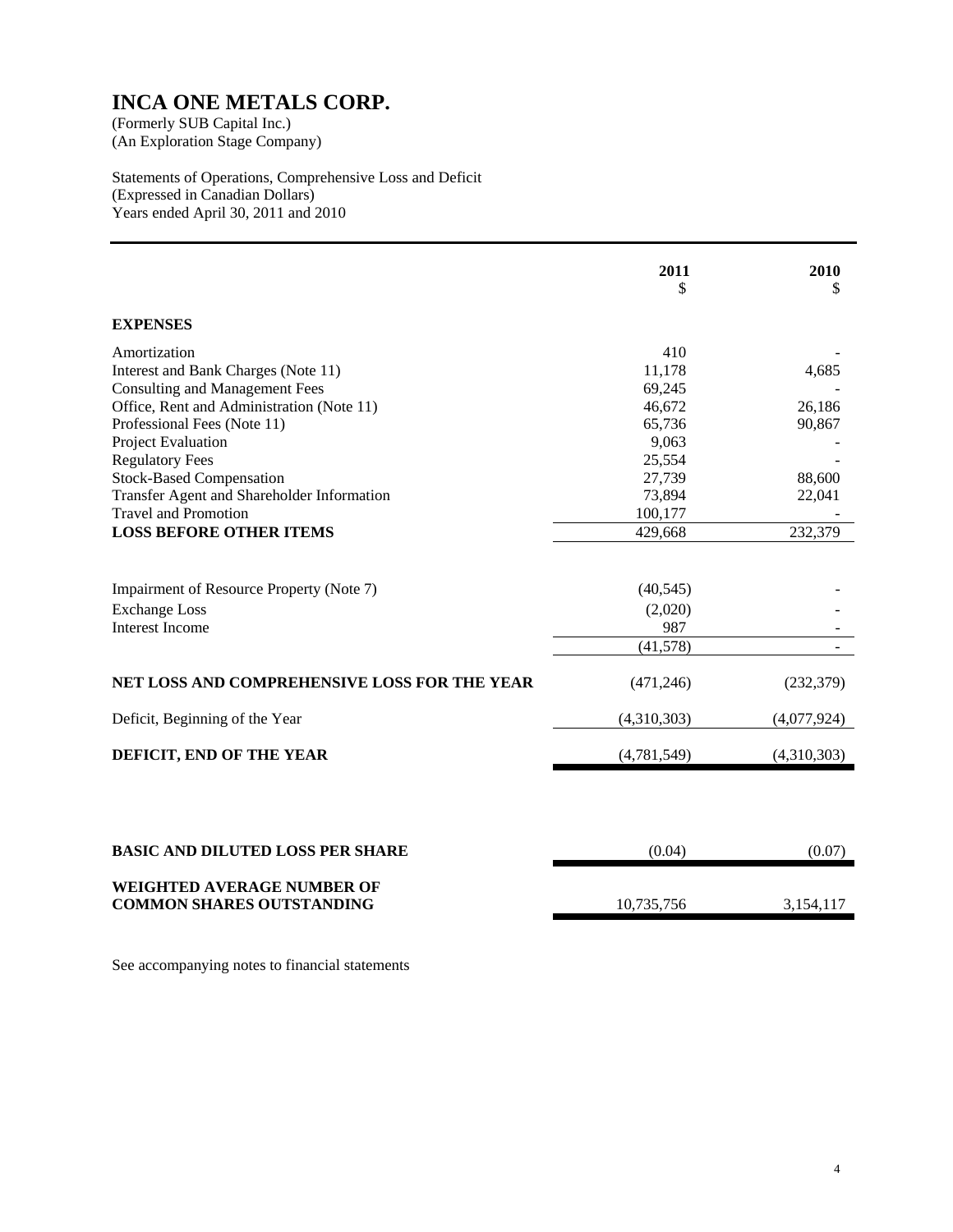(An Exploration Stage Company)

Statements of Cash Flows (Expressed in Canadian Dollars) Years ended April 30, 2011 and 2010

|                                                                           | 2011                 | 2010           |
|---------------------------------------------------------------------------|----------------------|----------------|
| <b>CASH WAS PROVIDED BY (USED IN)</b>                                     | \$                   | \$             |
| <b>OPERATING ACTIVITIES</b>                                               |                      |                |
| Net Loss for the year                                                     | (471, 246)           | (232, 379)     |
| Items Not Affecting Cash                                                  |                      |                |
| Amortization                                                              | 410                  |                |
| <b>Impairment of Resource Property</b>                                    | 40,545               |                |
| <b>Stock-Based Compensation</b>                                           | 27,739               | 88,600         |
|                                                                           | (402, 552)           | (143,779)      |
| Changes in Non-Cash Working Capital Accounts<br><b>Amounts Receivable</b> |                      |                |
| Prepaid Expenses and Deposits                                             | (32, 264)<br>(1,200) | 1,933<br>7,873 |
| Accounts Payable and Accrued Liabilities                                  | 16,828               | 13,157         |
|                                                                           | (419, 188)           | (120, 816)     |
|                                                                           |                      |                |
| <b>FINANCING ACTIVITIES</b>                                               |                      |                |
| Loans Payable                                                             | 120,000              | (15,000)       |
| Proceeds on Issuance of Securities                                        | 1,037,931            | 295,707        |
|                                                                           | 1,157,931            | 280,707        |
| <b>INVESTING ACTIVITIES</b>                                               |                      |                |
| Purchase of Equipment                                                     | (2,731)              |                |
| <b>Resource Properties</b>                                                | (198, 642)           |                |
|                                                                           | (201, 373)           |                |
|                                                                           |                      |                |
| <b>INCREASE IN CASH</b>                                                   | 537,370              | 159,891        |
| Cash and Cash Equivalents, Beginning of Year                              | 163,483              | 3,592          |
| CASH AND CASH EQUIVALENTS, END OF YEAR                                    | 700,853              | 163,483        |
|                                                                           |                      |                |
| CASH AND CASH EQUIVALENTS CONSIST OF<br>Cash                              | 620,853              | 163,483        |
| Short-term Investments                                                    | 80,000               |                |
|                                                                           |                      |                |
|                                                                           | 700,853              | 163,483        |
| SUPPLEMENTARY INFORMATION                                                 |                      |                |
| Non-cash investing and financing transactions:                            |                      |                |
| Cash Paid for Interest                                                    | 10,146               | 3,626          |
| Cash Paid for Income Taxes                                                |                      |                |
| Shares Issued for Settlement of Debt                                      |                      | 60,000         |
| Shares Issued for Finder's Fees                                           | 7,245                | 44,051         |
| Reclassification of Contributed Surplus on                                |                      |                |
| <b>Exercise of Options</b>                                                | 2,448                |                |

See accompanying notes to financial statements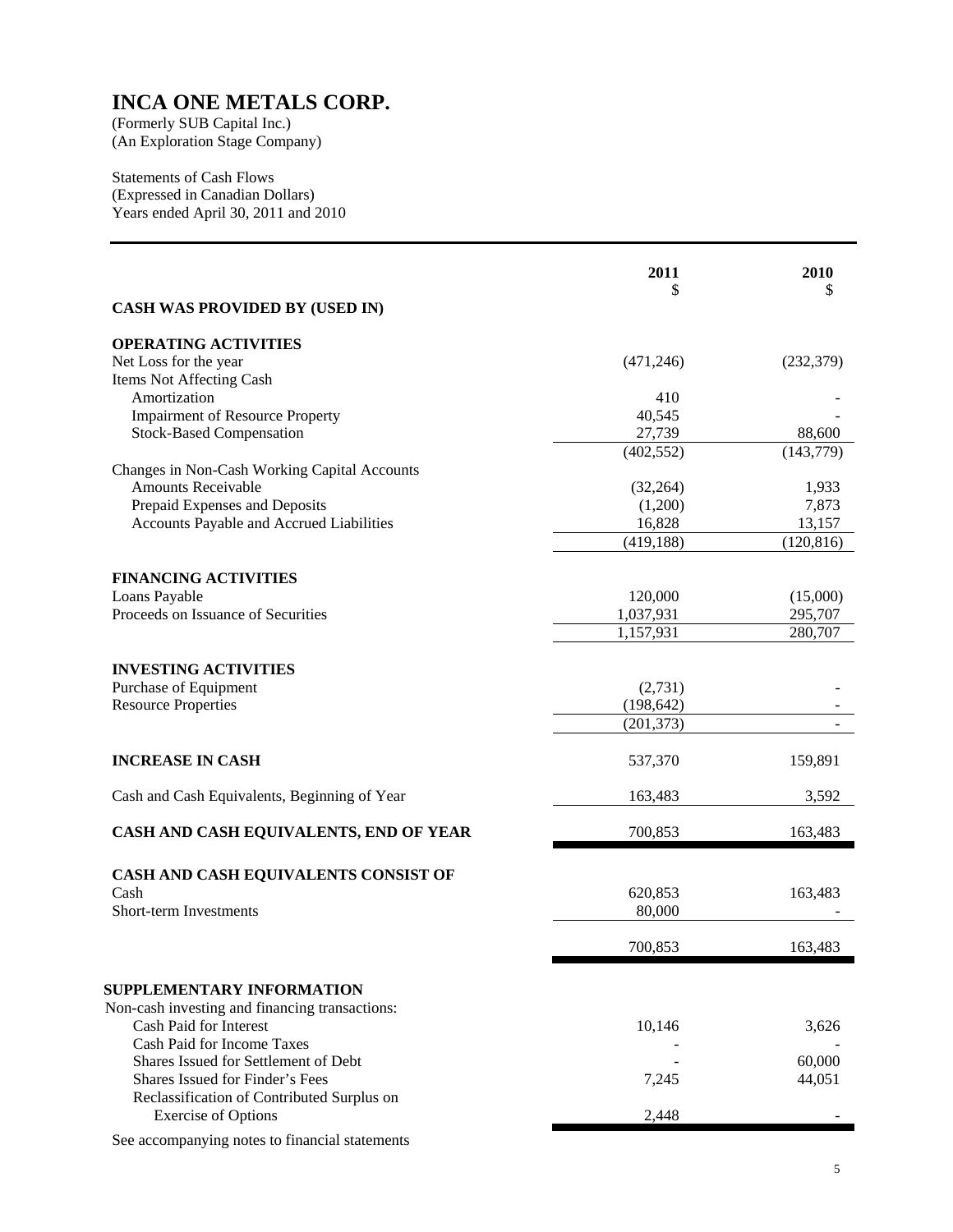(An Exploration Stage Company)

Notes to the Financial Statements (Expressed in Canadian Dollars) Years ended April 30, 2011 and 2010

#### **NOTE 1 – NATURE OF OPERATIONS**

Inca One Metals Corp. (the "Company") was incorporated under the laws of Canada on November 9, 2005. On November 25, 2009, the Company consolidated its capital stock on a ten-for-one basis. All share and per share information contained in these financial statements reflect the post-consolidated share numbers. Subsequent to April 30, 2011, the Company changed its name from SUB Capital Inc. to Inca One Metals Corp.

Effective September 5, 2008, the Company was designated as inactive and its listing was transferred to the NEX ("NEX") Board of the TSX Venture Exchange ("Exchange"). On June 25, 2010, the Company entered into an option agreement with Unity Energy Corp. ("Unity"), a public company incorporated under the laws of the Province of British Columbia and listed on the Exchange, pursuant to which the Company may acquire a 75% interest in Thorburn Lake Property located in Saskatchewan (Note 7(a)). The transaction constituted the Company's Change of Business under the policies of the Exchange. On September 23, 2010, the Company received Exchange acceptance of its Change of Business and effective September 24, 2010, the Company's listing was transferred from the NEX to Tier 2 of the Exchange.

The Company is in the process of exploring its resource properties and has not yet determined whether these properties contain reserves that are economically recoverable. The Company's ability to continue as a going concern and the recoverability of the amounts capitalized for resource properties and related deferred exploration expenditures are dependent upon the ability of the Company to raise additional financing in order to complete the acquisition, exploration and development of its resource properties, the discovery of economically recoverable reserves, the attainment of future profitable production or proceeds from disposition of the Company's resource properties. The outcome of these matters cannot be predicted at this time.

These financial statements have been prepared in accordance with Canadian generally accepted accounting principles applicable to a going concern, which assumes that the Company will be able to meet its obligations and continue its operations for the next year. As at April 30, 2011, the Company had not yet achieved profitable operations, has working capital of \$554,697 (2010 - \$337,382), accumulated losses of \$4,781,549 and expects to incur further losses in the development of its business. Subsequent to April 30, 2011, the Company raised an aggregate of \$2,093,958 from a private placement financing and exercise of warrants. Management believes that it has sufficient liquidity to meet its obligations for fiscal 2012. The Company will be required to raise additional capital in order to meet its option payments and incur expenditures to maintain its option to acquire an interest in the Las Huaquillas property and to fund working capital requirements in the long term. However, there can be no assurance that the Company will be able to obtain additional financial resources necessary and/or achieve profitability or positive cash flows. These financial statements do not give effect to adjustments that would be necessary should the Company be unable to continue as a going concern and, therefore, be required to realize its assets and liquidate its liabilities and commitments in other than the normal course of operations, and at amounts different from those in the accompanying financial statements.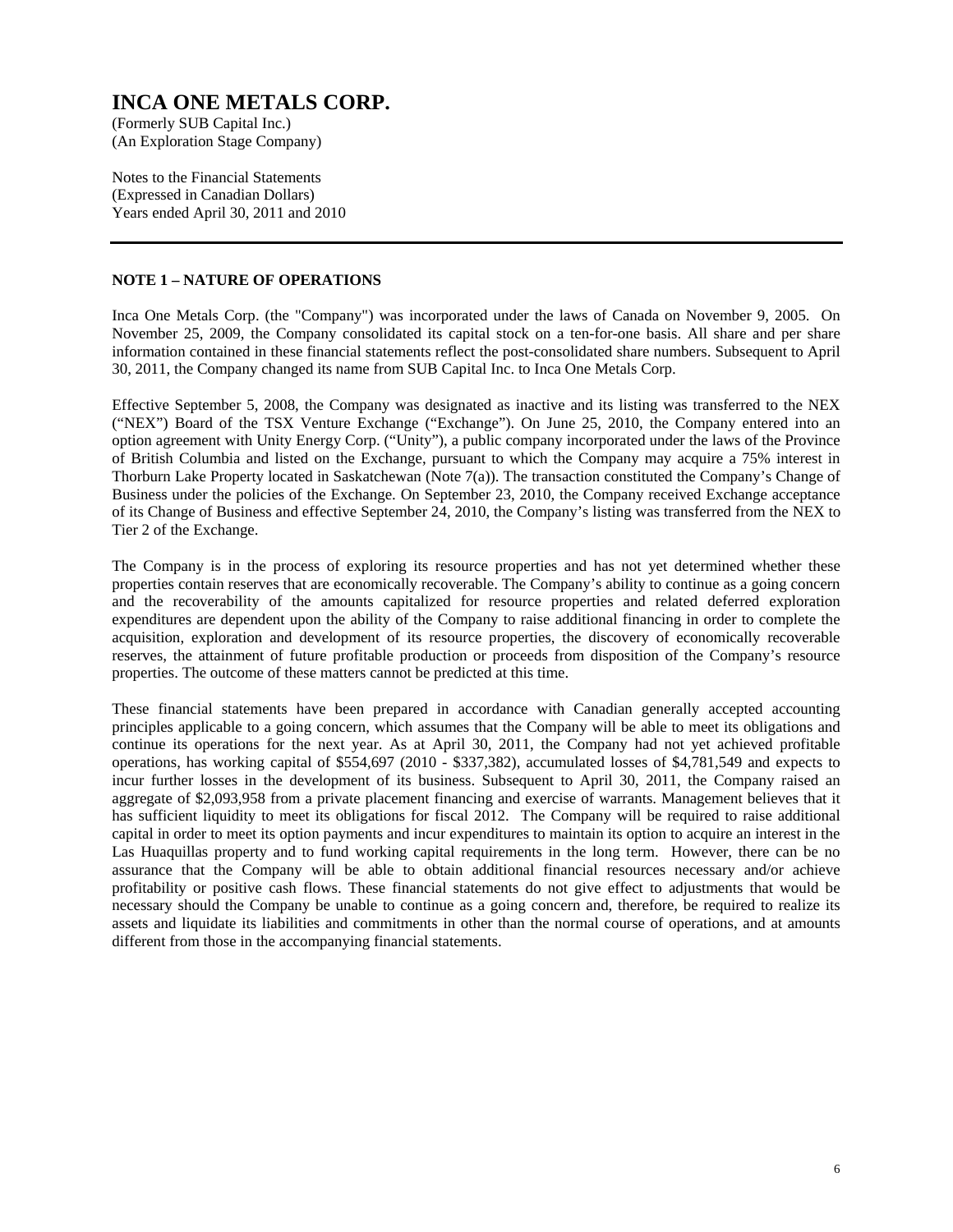(An Exploration Stage Company)

Notes to the Financial Statements (Expressed in Canadian Dollars) Years ended April 30, 2011 and 2010

### **NOTE 2 – SUMMARY OF ACCOUNTING POLICIES**

These financial statements have been prepared in accordance with Canadian generally accepted accounting principles ("Canadian GAAP") and reflect the following significant accounting policies:

#### **a) Estimates, Assumptions and Measurement Uncertainty**

The preparation of financial statements in accordance with Canadian GAAP requires management to make estimates and assumptions that affect the reported amounts of assets and liabilities and disclosure of contingent assets and liabilities at the date of the financial statements and the reported amounts of revenues and expenses during the period. Significant areas requiring the use of management estimates relate to going concern assessments, the impairment of mineral property interests, the determination of reclamation obligations, determining the fair value of stock-based payments, the useful life of its equipment, financial instruments and estimating the future tax rates used to determine future income taxes. Actual results could differ from those estimates. By their nature, these estimates are subject to measurement uncertainty and the effect on the financial statements of changes in such estimates in future periods could be significant.

#### **b) Cash and Cash Equivalents**

Cash and cash equivalents include short-term deposits, which are all guaranteed investment certificates with a maturity of less than one year and cashable at anytime at the option of the holder.

#### **c) Equipment and Amortization**

Equipment is recorded at cost and is amortized using the following rate on a declining balance basis, except in the year of acquisition, when one half of the rates are used:

Computer Hardware 30%

#### **d) Resource Properties**

The cost of resource properties and related exploration and development costs are deferred until the properties are placed into production, sold or abandoned, or management has determined there has been impairment in value. These costs will be amortized over the useful life of the properties following the commencement of commercial production or written off if the properties are sold, allowed to lapse, or abandoned. Properties acquired under option agreements, whereby payments are made at the sole discretion of the Company, are recorded in the accounts at such time as the payments are made. It is reasonably possible that economically recoverable reserves may not be discovered and accordingly a material portion of the carrying value of resource properties and related deferred exploration costs could be written off. Amounts shown for resource properties represent costs incurred net of write-downs and recoveries, and are not intended to represent present or future values.

Although the Company has taken steps to verify title to resource properties in which it has an interest, according to the usual industry standards for the stage of exploration of such properties, these procedures do not guarantee the Company's title. Such properties may be subject to prior agreements or transfers and title may be affected by undetected title defects.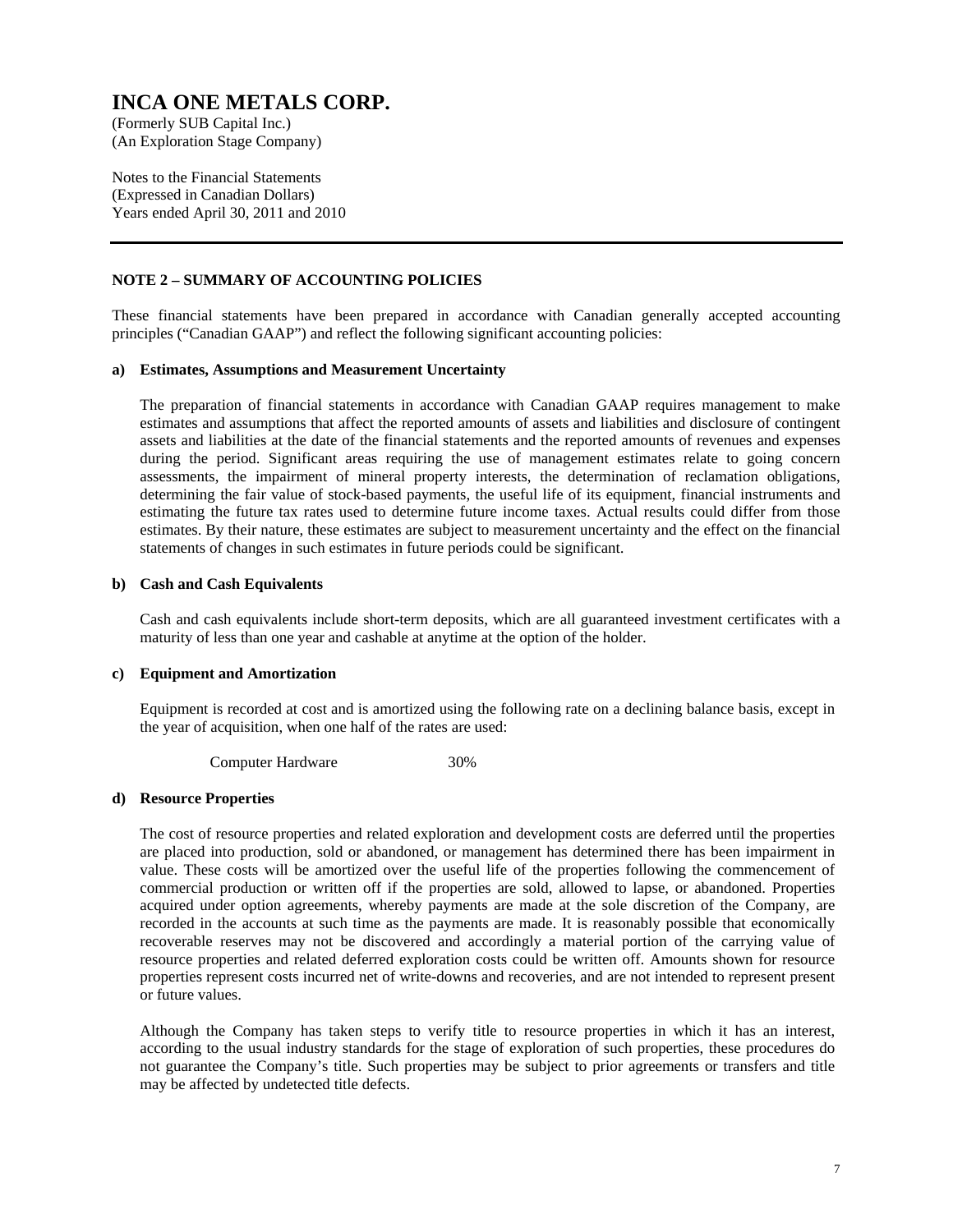(An Exploration Stage Company)

Notes to the Financial Statements (Expressed in Canadian Dollars) Years ended April 30, 2011 and 2010

#### **NOTE 2 – SUMMARY OF ACCOUNTING POLICIES - continued**

### **e) Asset Retirement Obligation**

The Company accounts for asset retirement obligations and site rehabilitation costs in accordance with the requirements of Canadian Institute of Chartered Accountants ("CICA") Handbook Section 3110 *Asset Retirement Obligations*. Under this policy, the present value of future closure obligations is recorded as a liability when that liability is incurred with a corresponding increase in carrying value of the related Mining Property assets. The increased carrying value of the mining property asset will be amortized over the life of the related mining assets on a unit of production basis when the property comes into production. The liability for asset retirement obligations is accreted to the amount ultimately payable over the period to the date it is paid. As at April 30, 2011 and 2010, the Company has not commenced exploration work on its resource properties.

### **f) Impairment of Long-Lived Assets**

The Company follows the recommendations of the CICA Handbook Section 3063 *Impairment of Long Lived Assets*. Section 3063 establishes standards for recognizing, measuring and disclosing impairment of long-lived assets held for use. The Company conducts its impairment test on long-lived assets when events or changes in circumstances indicate that the carrying amount may not be recoverable. An impairment charge is recognized in the statement of operations when the carrying amount of an asset to be held and used exceeds the undiscounted future net cash flows expected from its use and disposal. If an asset is considered to be impaired, the impairment charge is measured as the amount by which the carrying amount of the asset exceeds its fair value, calculated using discounted cash flows when quoted market prices are not available.

#### **g) Stock-Based Compensation**

The Company has a stock option plan for its directors, officers, employees and consultants. Under this plan, stock options are not issued at less than their fair market value.

The Company recognizes compensation cost for options and other stock-based awards granted using the fair value based method. Compensation cost is measured using the Black-Scholes option pricing model at the date of the grant and is expensed over the vesting period of the equity instrument awarded, with the offsetting amounts credited to contributed surplus.

Consideration received on the exercise of stock options is recorded as share capital and the related contributed surplus amount is transferred to share capital.

#### **h) Earnings (Loss) per Common Share**

The Company uses the treasury stock method for the computation and disclosure of earnings (loss) per share. Basic earnings (loss) per share is computed by dividing net income (loss) by the weighted average number of common shares outstanding during the period. Diluted earnings (loss) per share is computed similar to basic earnings (loss) per share except that the weighted average shares outstanding are increased to include additional shares from the assumed exercise of stock options and warrants, if dilutive. Diluted loss per share is the same as basic loss per share as the effect of issuance of shares on the exercise of stock options is anti-dilutive.

For the years ended April 30, 2011 and 2010, potentially dilutive common shares (relating to options and warrants outstanding at year end) totaling 3,172,019 (2010 - 8,307,430) were not included in the computation of loss per share because their effect was anti-dilutive.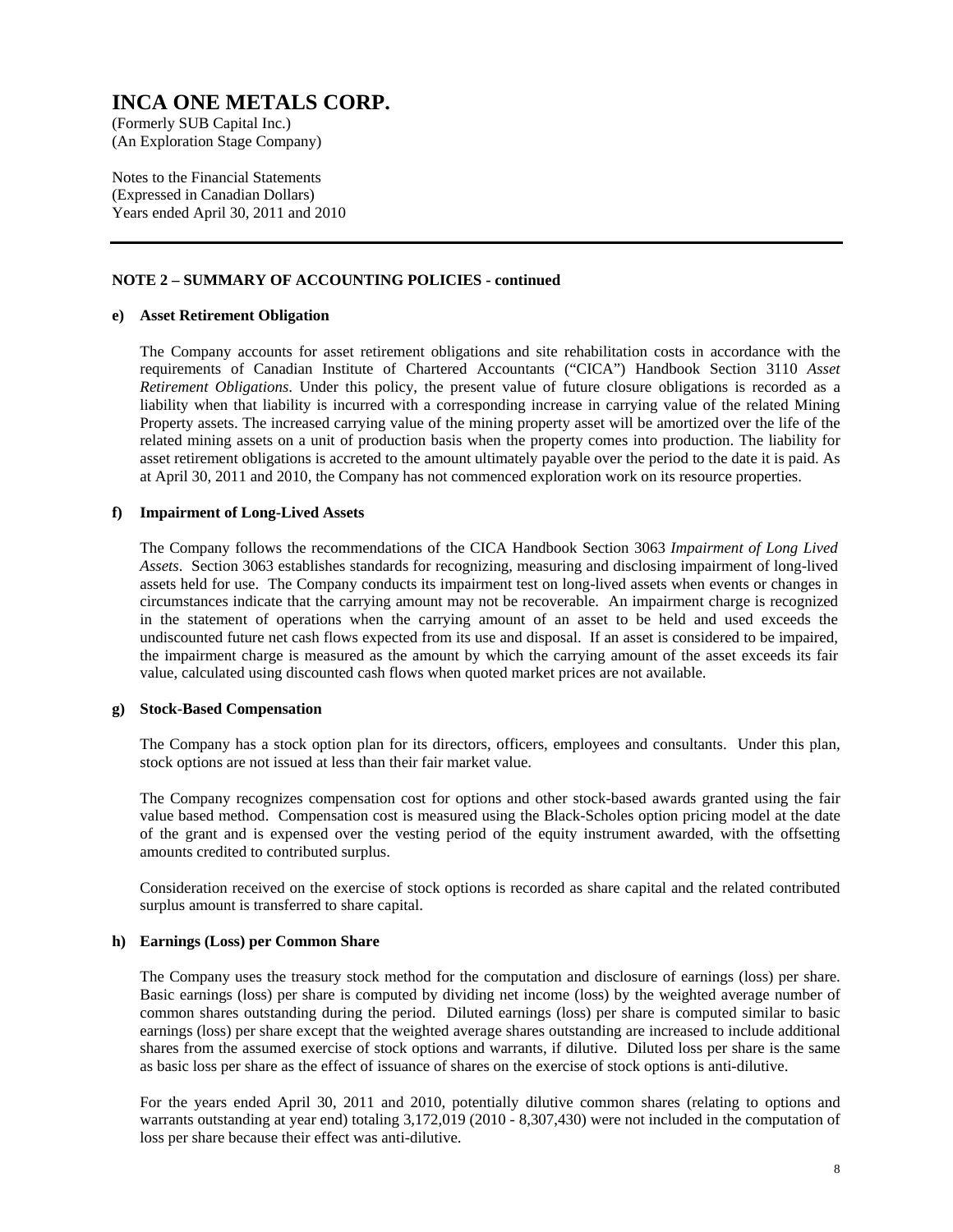(An Exploration Stage Company)

Notes to the Financial Statements (Expressed in Canadian Dollars) Years ended April 30, 2011 and 2010

#### **NOTE 2 – SUMMARY OF ACCOUNTING POLICIES - continued**

#### **i) Comprehensive Loss**

Comprehensive loss reflects net loss and other comprehensive income (loss) for the year. Other comprehensive income (loss) includes changes in unrealized foreign currency translation amounts arising from self-sustaining foreign operations, unrealized gains and losses on available-for-sale assets and changes in the fair value of derivatives designated as cash flow hedges to the extent they are effective. The Company has no transactions in other comprehensive income for the years ended April 30, 2011 and 2010.

#### **j) Income Taxes**

The Company uses the asset and liability method of accounting for income taxes. Under this method, future income taxes are recognized for the future income tax consequences attributable to differences between financial statement carrying values and their corresponding tax values (temporary differences) and tax loss carry forwards. Future income tax assets and liabilities are measured using substantively enacted income tax rates expected to apply when the temporary differences and losses carry forwards are expected to be recovered, or settled. The effect on futures income tax assets and liabilities of a change in tax rates is included in income in the period in which the change occurs. The amount of future income tax assets recognized is limited to the amount that is more likely than not to be realized.

#### **k) Financial Instruments**

Financial instruments include cash and cash equivalents, share subscription receipts in transit, amounts receivable, accounts payable and accrued liabilities and loans payable. The Company is not exposed to significant interest, credit or exchange risk arising from these financial instruments. The fair values of these financial instruments approximate their carrying values due to the relatively short-term maturity of these financial instruments.

The Company's financial instruments are classified into one of the following categories: held-for-trading, loans and receivables, or other financial liabilities. Financial assets and liabilities held-for-trading are recorded at fair value with gains and losses recognized in net income. Loans and receivables and other financial liabilities are recorded at amortized cost using the effective interest method.

Cash and cash equivalents are classified as held-for-trading and accordingly carried at fair value. Amounts receivable and share subscription receipts in transit are classified as loans and receivables, and are carried at their amortized costs. Accounts payable and accrued liabilities and loans payable are classified as other financial liabilities and are carried at their amortized cost.

Fair value estimates are made at the balance sheet date, based on relevant market information and other information about financial instruments, and approximate carrying values unless otherwise noted. The Company does not use any hedging instrument.

The Company considers net smelter return ("NSR") and other production related commitments associated with mineral property interests to be derivative instruments. Until such time as economically recoverable resources are identified such derivatives are not considered to have reliably measurable value.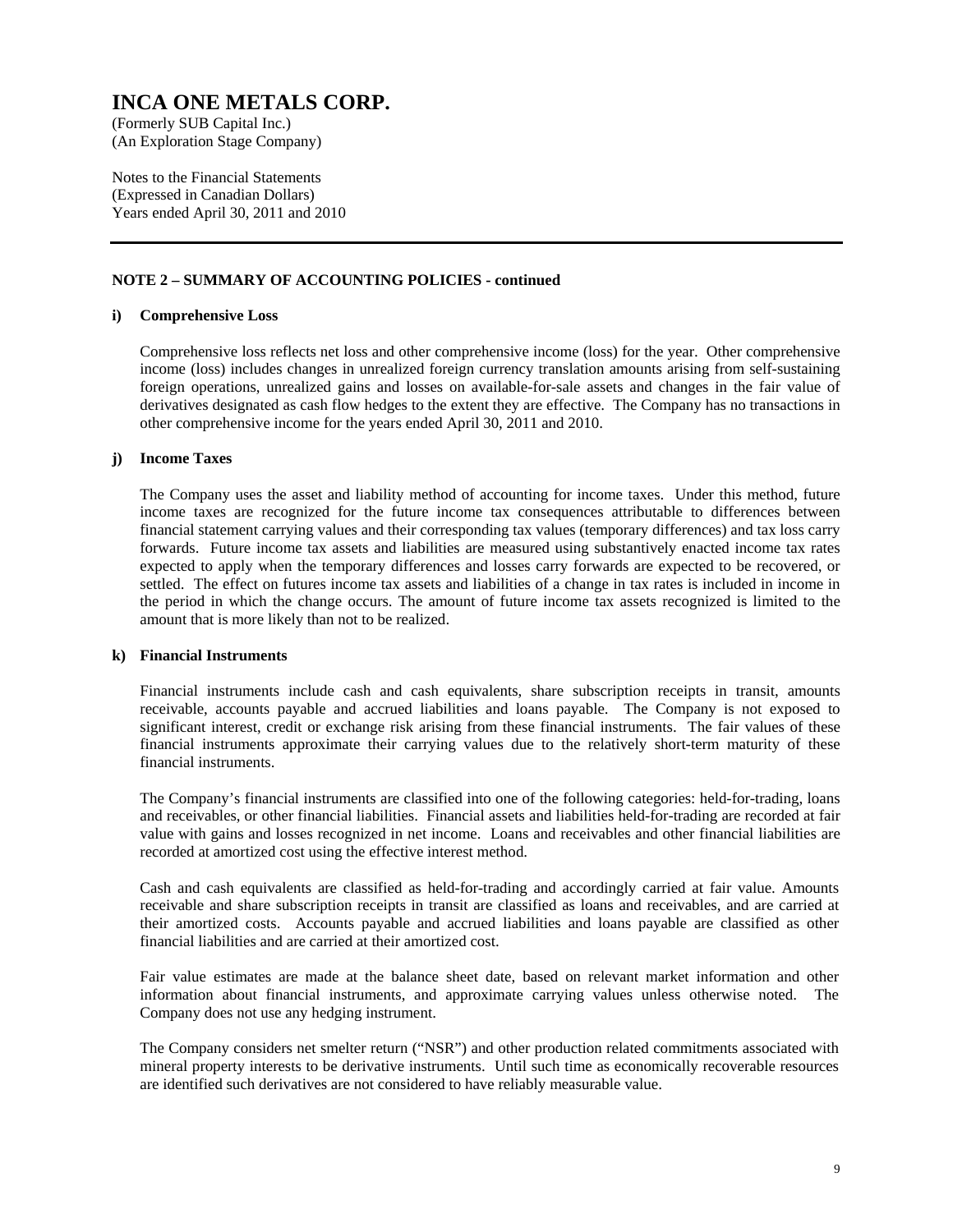(An Exploration Stage Company)

Notes to the Financial Statements (Expressed in Canadian Dollars) Years ended April 30, 2011 and 2010

### **NOTE 3 – ADOPTION OF NEW ACCOUNTING STANDARDS**

Effective May 1, 2010, the Company adopted the provisions of the following new Canadian Institute of Chartered Accountants ("CICA") accounting standard:

#### **Fair Value Hierarchy**

In 2009, the CICA amended 3862, *Financial Instruments - Disclosures*, to include additional disclosure requirements about fair value measurement for financial instruments and liquidity risk disclosure. This amendment requires a three level hierarchy that reflects the significance of the inputs used in measuring the fair value as follows:

- Level 1 Unadjusted quoted prices in active markets for identical assets or liabilities.
- Level 2 Inputs other than quoted prices that are observable for the asset or liability either directly or indirectly.
- Level 3 Inputs that are not based on observable market data.

The amended section relates to disclosure only and did not have a material impact on the financial results of the Company.

The Company categorizes all of its financial instruments which are measured at fair value as Level 1 inputs.

### **NOTE 4 – FUTURE ACCOUNTING PRONOUNCEMENTS**

#### **a) Business Combinations/Consolidated Financial Statements/Non-Controlling Interests**

The AcSB issued CICA sections 1582, *Business Combinations*, 1601, *Consolidated Financial Statements*, and 1602, *Non-Controlling Interests*, which replaced sections 1581, *Business Combinations*, and 1600, *Consolidated Financial Statements*. CICA 1582 is effective for business combinations for which the acquisition date is on or after the beginning of the first annual reporting period beginning on or after January 1, 2011. CICA 1601 and CICA 1602 apply to interim and annual consolidated financial statements relating to years beginning on or after January 1, 2011. Early adoption is permitted for these new standards. The Company does not expect the adoption of these sections to have a material impact on its financial statements.

#### **b) International Financial Reporting Standards**

 In February 2008, the Canadian Accounting Standards Board confirmed January 1, 2011 as the date that International Financial Reporting Standards ("IFRS") will replace Canadian GAAP for publicly accountable enterprises, with a transition date of January 1, 2010. Effective May 1, 2011, the Company will adopt IFRS as the basis for preparing its financial statements. The Company will issue its financial statements prepared on an IFRS basis commencing with the quarter ended July 31, 2011, and provide comparative data on an IFRS basis as required.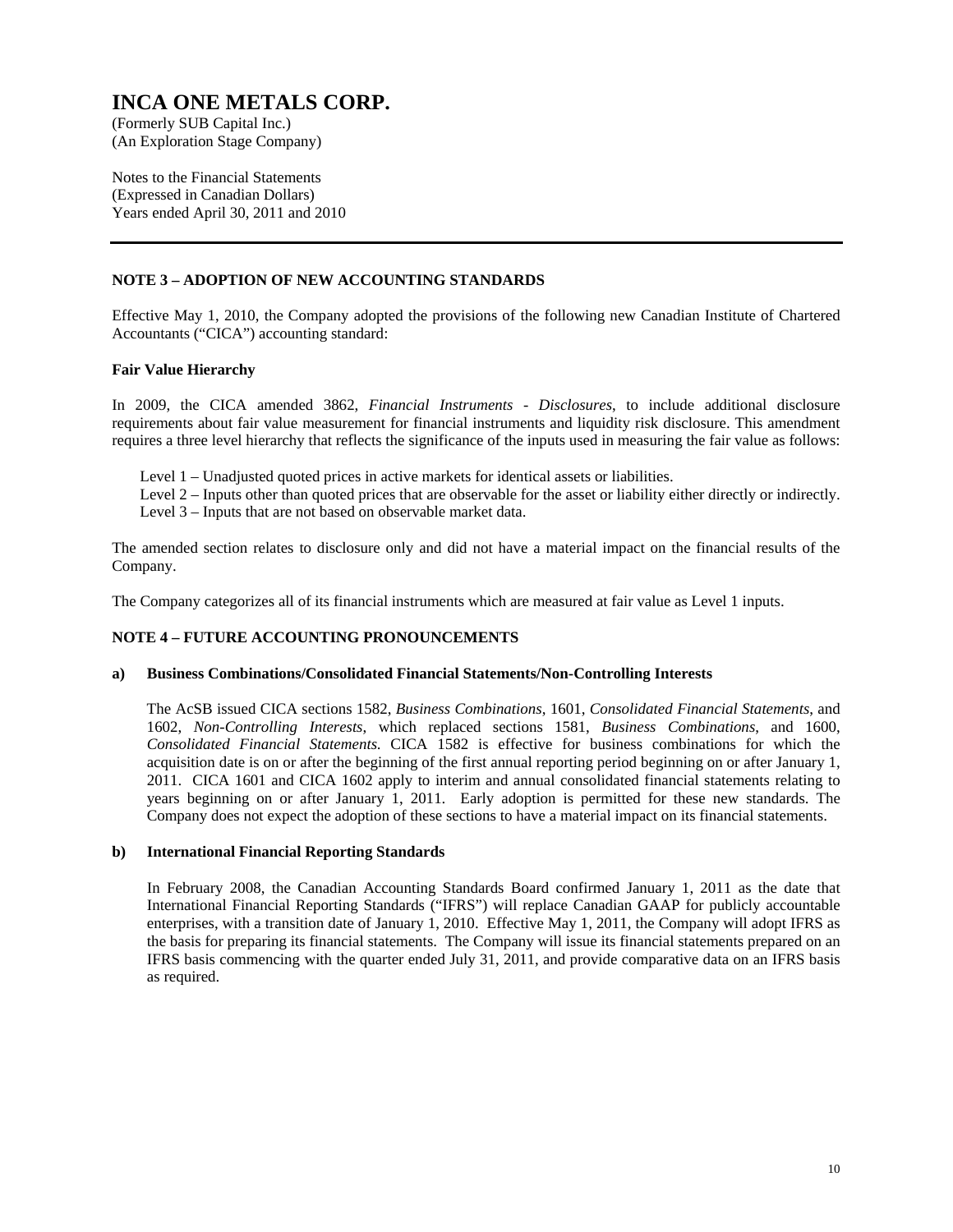(An Exploration Stage Company)

Notes to the Financial Statements (Expressed in Canadian Dollars) Years ended April 30, 2011 and 2010

#### **NOTE 5 – SHARE SUBSCRIPTION RECEIPTS IN TRANSIT**

As at April 30, 2011, there was a share subscription receipt in transit of \$1,599 from the exercise of 222,222 warrants at \$0.125 per share which was received subsequent to April 30, 2011.

On April 28, 2010, the Company issued 2,425,444 common shares at \$0.09 per share pursuant to a private placement which the Company's lawyer was holding against payments in transit of \$218,290, all of which were received during the year ended April 30, 2011.

#### **NOTE 6 – EQUIPMENT**

|                    |       |              | April 30, | April 30,                |
|--------------------|-------|--------------|-----------|--------------------------|
|                    |       |              | 2011      | 2010                     |
|                    |       | Accumulated  | Net Book  | Net Book                 |
|                    | Cost  | Amortization | Value     | Value                    |
|                    |       |              |           |                          |
|                    |       |              |           |                          |
| Computer equipment | 2,731 | 410          | 2,321     | $\overline{\phantom{0}}$ |

### **NOTE 7 – RESOURCE PROPERTIES**

|                                           | <b>Thorburn Lake</b><br>Property<br>Saskatchewan, Canada<br>(a)<br>S | Las Huaquillas<br>Peru<br>(b)<br>\$ | Total<br>\$ |
|-------------------------------------------|----------------------------------------------------------------------|-------------------------------------|-------------|
| Balance, April 30, 2010                   |                                                                      |                                     |             |
| <b>Acquisition Costs:</b>                 |                                                                      |                                     |             |
| <b>Cash Consideration</b>                 | 30,000                                                               | 74,175                              | 104,175     |
| Others (Professional and Regulatory Fees) | 10,545                                                               | 83,922                              | 94,467      |
| <b>Impairment of resource property</b>    | (40, 545)                                                            |                                     | (40, 545)   |
| Balance, April 30, 2011                   |                                                                      | 158,097                             | 158,097     |

(a) Thorburn Lake Property

On June 25, 2010, the Company entered into an option agreement with Unity Energy Corp. ("Unity") whereby the Company may earn a 75% interest in the Thorburn Lake Property located within the Athabasca Basin, in the La Ronge Mining District of northern Saskatchewan (the "Property").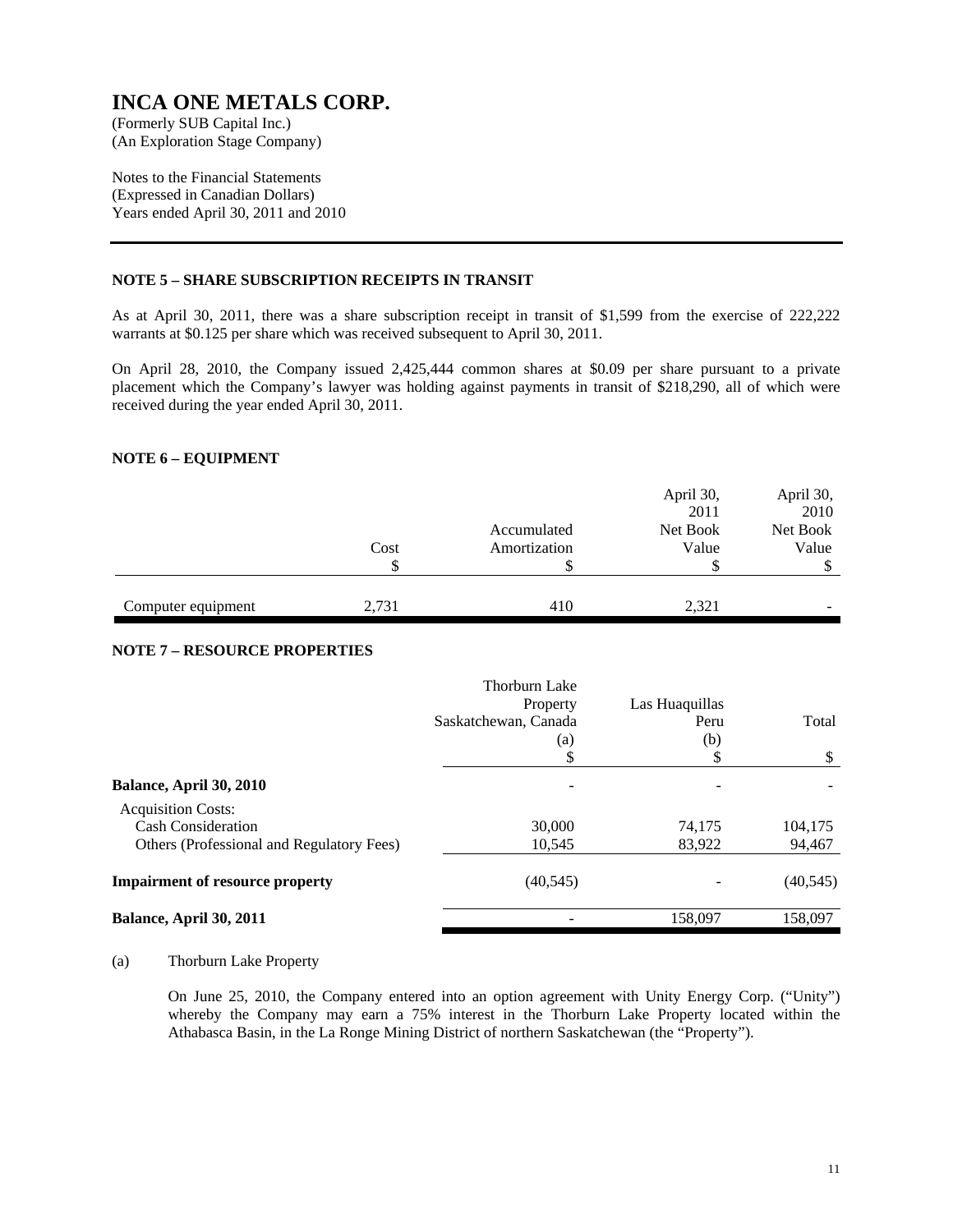(An Exploration Stage Company)

Notes to the Financial Statements (Expressed in Canadian Dollars) Years ended April 30, 2011 and 2010

#### **NOTE 7 – RESOURCE PROPERTIES - continued**

#### (a) Thorburn Lake Property - continued

Unity had an option to acquire a 100% undivided interest in the Property pursuant to an agreement dated February 22, 2010 with GWN Investment Ltd. ("GWN") by paying GWN an aggregate of \$610,000 over a period of three years, issuing 750,000 common shares of Unity to GWN and incurring \$2,500,000 in exploration expenditures on the Property. In addition, there was reserved to GWN a 1% net smelter return ("NSR") which may be purchased at any time by Unity by paying GWN \$1,000,000 less all amounts previously received by GWN as NSR payments.

The Company may exercise the Option by paying Unity \$30,000 (paid), making the above Underlying Payments directly to GWN and incurring \$2,400,000 in exploration expenditures prior to February 22, 2014, including not less than \$200,000 on or before December 31, 2011.

Subsequent to the year end, the Company determined that it would not pursue the option agreement for the Thorburn Lake Property and as a result, \$40,545 in resource property costs was written off as at April 30, 2011.

### (b) Las Huaquillas Project

On March 25, 2011, the Company entered into a definitive letter agreement with Rial Minera SAC ("Rial") and its shareholders (collectively the "Optionors") pursuant to which the Company has been granted an option to acquire all of the issued and outstanding shares of Rial (the "Rial Shares"). Rial is a private Peruvian company that owns a 100% interest in the Las Huaquillas gold-copper project located in the Department of Cajamarca in northern Peru. Pursuant to the agreement, the Company can acquire 100% of the Rial Shares, of which 95% may be acquired by (a) paying an aggregate of US\$5,000,000 to the Optionors; (b) issuing 5,000,000 common shares of the Company to the Optionors; and (c) incurring exploration expenditures of US\$10,000,000 over a period of four years as follows: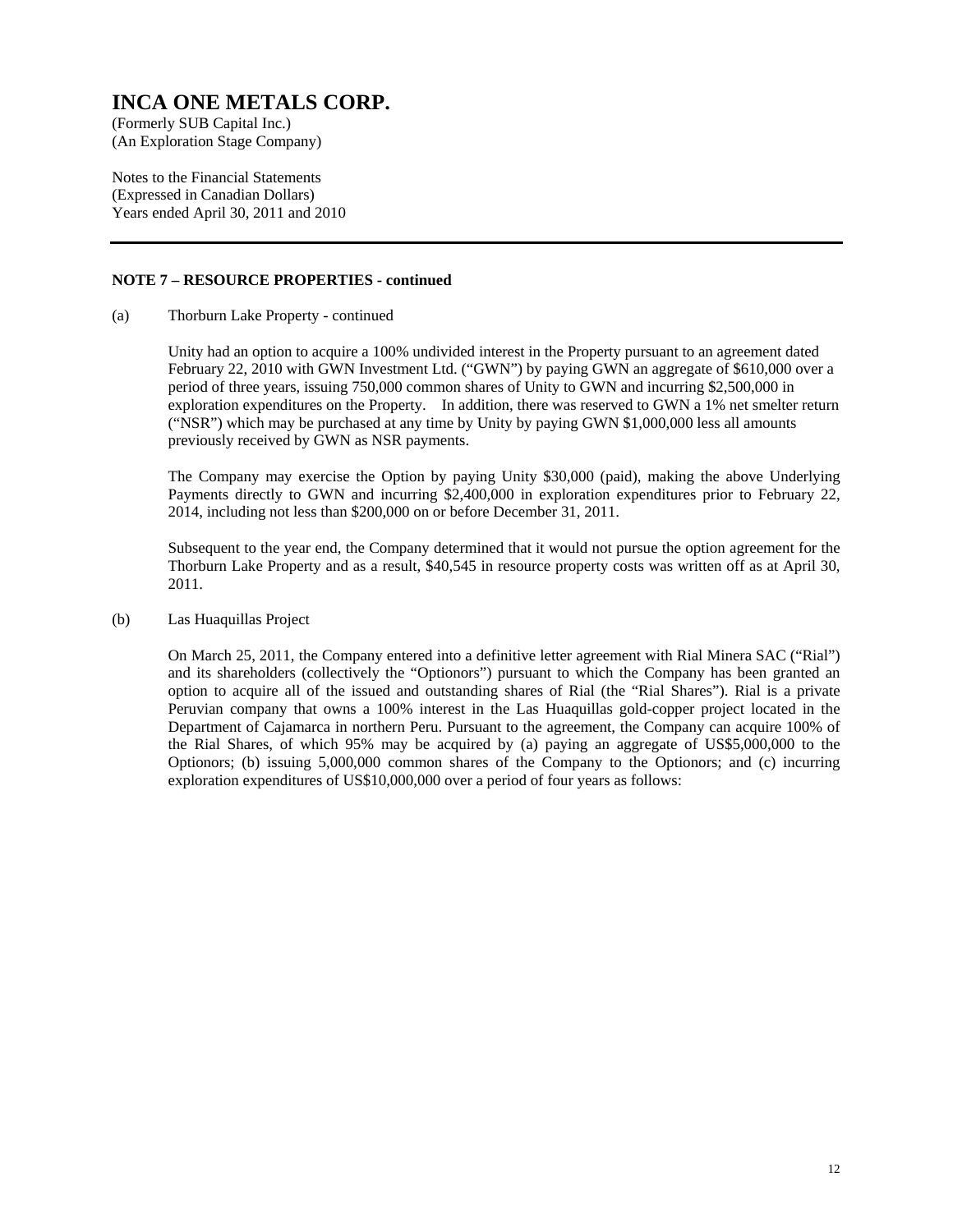(An Exploration Stage Company)

Notes to the Financial Statements (Expressed in Canadian Dollars) Years ended April 30, 2011 and 2010

#### **NOTE 7 – RESOURCE PROPERTIES - continued**

(b) Las Huaquillas Project – continued

|                                                                                                                                                                                                                                                           | Cash payment<br>US\$                                      |                                                                         | Shares to<br>be issued<br>#                               |                           |
|-----------------------------------------------------------------------------------------------------------------------------------------------------------------------------------------------------------------------------------------------------------|-----------------------------------------------------------|-------------------------------------------------------------------------|-----------------------------------------------------------|---------------------------|
| Within 5 days of execution of the Letter<br>Agreement                                                                                                                                                                                                     | 75,000 Paid                                               | $(1)$ Paid                                                              |                                                           | <b>Issued</b>             |
| Within 5 days of Exchange approval<br>Concurrently with the execution of the public<br>deed formalizing the Mining Assignment<br>Agreement ("dated July 26, 2011")<br>Within 5 days from the date in which the<br>Supreme Decree is granted and published | 125,000<br>50,000                                         | subsequent<br>to year end<br>$^{(1)}$ Paid<br>subsequent<br>to year end | 200,000                                                   | subsequent<br>to year end |
| in the Official Gazette "EI Peruano"                                                                                                                                                                                                                      | 125,000                                                   |                                                                         | 125,000                                                   |                           |
| On or before January 26, 2012<br>On or before July 26, 2012<br>On or before July 26, 2013<br>On or before July 26, 2014<br>On or before July 26, 2015                                                                                                     | 125,000<br>375,000<br>1,500,000<br>1,500,000<br>1,125,000 |                                                                         | 125,000<br>375,000<br>1,500,000<br>1,550,000<br>1,125,000 |                           |
| Total                                                                                                                                                                                                                                                     | 5,000,000                                                 |                                                                         | 5,000,000                                                 |                           |

Upon the Company acquiring 95% of the Rial Shares, a 1% net smelter royalty shall be payable to the Optionors on all future production. After completion of the cash and share payments and exploration expenditures, the Company may earn a further 5% of the Rial Shares by issuing an additional 3,000,000 common shares of the Company to one of the Optionors within 15 days of notice of exercise of the option ("Second Option"). In addition, the Company shall issue to one of the Optionors as bonus payments one common share of the Company per each new ounce of gold or gold equivalent that is found or determined to exist on the project, in excess of 560,000 ounces of gold or gold equivalent, to be delivered upon public announcement of such discovery.

<sup>(1)</sup> Subsequent to April 30, 2011, the Company advanced US\$125,000 to the Optionors pursuant to a loan agreement dated June 28, 2011. The loan was advanced against the above cash consideration to be paid to the Optionors. The loan was non-interest bearing and was to be settled upon the Company's receipt of Exchange approval of the acquisition. The Company received Exchange approval on August 19, 2011.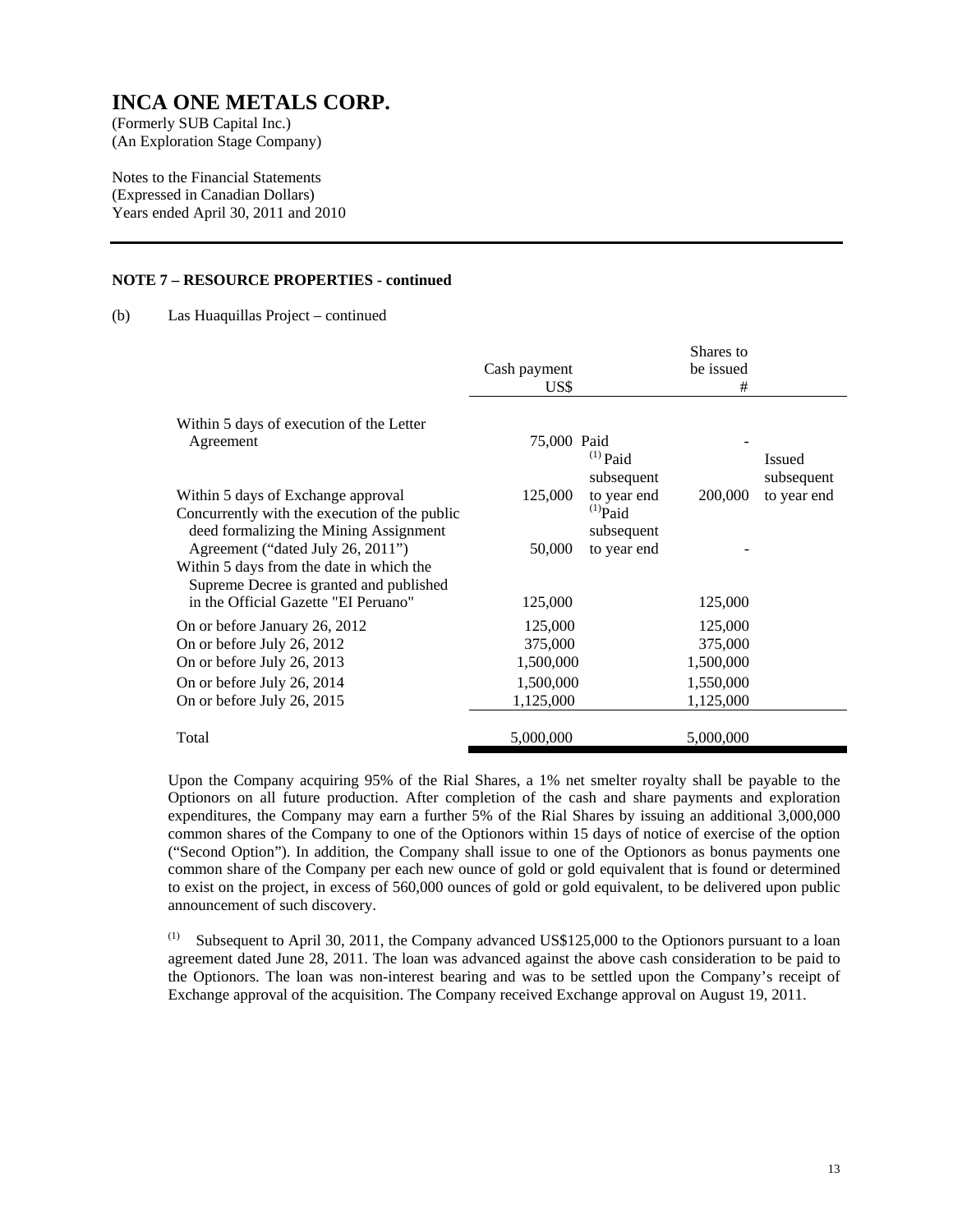(An Exploration Stage Company)

Notes to the Financial Statements (Expressed in Canadian Dollars) Years ended April 30, 2011 and 2010

#### **NOTE 7 – RESOURCE PROPERTIES - continued**

(b) Las Huaquillas Project – continued

As consideration for the acquisition, the Company entered into a finder's fee agreement July 31, 2011 and shall pay a finder's fee of US\$282,500 and 400,000 common shares over a period of four years as follows:

|                                                                                 |                      |                           | Shares to      |                           |
|---------------------------------------------------------------------------------|----------------------|---------------------------|----------------|---------------------------|
|                                                                                 | Cash payment<br>US\$ |                           | be issued<br># |                           |
|                                                                                 |                      | $\overline{^{(1)}}$ Paid  |                |                           |
| Within 5 days of execution of the Letter                                        |                      | subsequent                |                |                           |
| Agreement                                                                       | 7,500                | to year end               |                |                           |
|                                                                                 |                      | $^{(1)}$ Paid             |                | <b>Issued</b>             |
| Within 5 days of Exchange approval                                              | 12,500               | subsequent<br>to year end | 10,000         | subsequent<br>to year end |
| Concurrently with the execution of the public                                   |                      |                           |                |                           |
| deed formalizing the Mining Assignment                                          |                      |                           |                |                           |
| Agreement ("dated July 26, 2011")                                               | 5,000                |                           |                |                           |
| Within 5 days from the date in which the                                        |                      |                           |                |                           |
| Supreme Decree is granted and published<br>in the Official Gazette "EI Peruano" | 10,625               |                           | 6,250          |                           |
| On or before January 26, 2012                                                   | 9,375                |                           | 6,250          |                           |
| On or before July 26, 2012                                                      | 28,125               |                           | 18,750         |                           |
| On or before July 26, 2013                                                      | 78,125               |                           | 75,000         |                           |
| On or before July 26, 2014                                                      | 75,000               |                           | 77,500         |                           |
| On or before July 26, 2015                                                      | 56,250               |                           | 56,250         |                           |
| Within 15 days as of the date in which the                                      |                      |                           |                |                           |
| Second Option is exercised by the                                               |                      |                           |                |                           |
| Company                                                                         |                      |                           | 150,000        |                           |
| Total                                                                           | 282,500              |                           | 400,000        |                           |

#### **NOTE 8 – LOANS PAYABLE**

During the year ended April 30, 2011, the Company arranged for loans totaling \$120,000 pursuant to loan agreements dated August 16, 2010. The loans have a term of one year maturing August 31, 2011 and bear interest at 12% per annum. As at April 30, 2011, \$60,000 of the \$120,000 loan was payable to a company controlled by an officer of the Company. During the year ended April 30, 2011, the Company paid \$10,145 (2010 - \$Nil) in interest on the loans. The loans were fully repaid subsequent to April 30, 2011.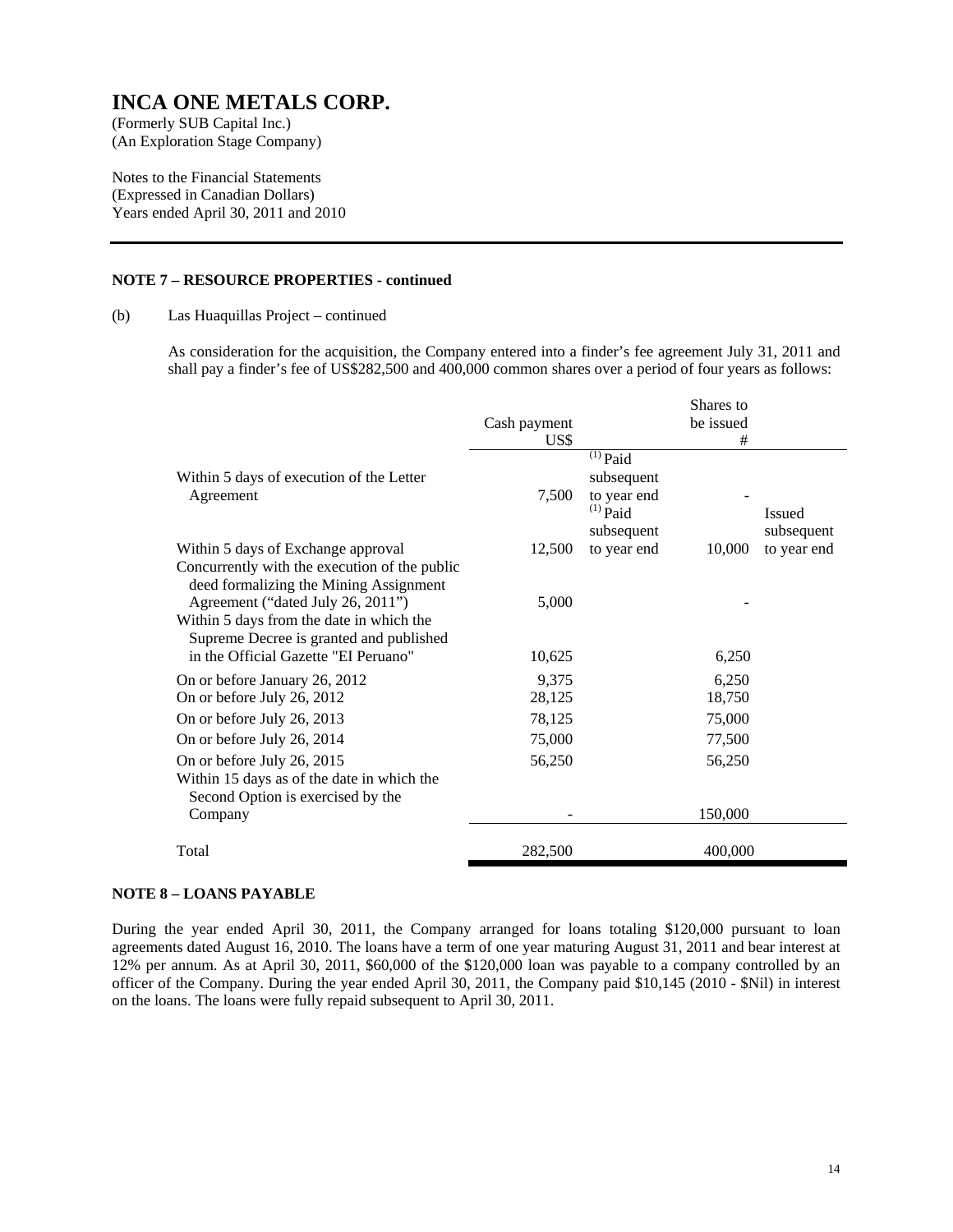(An Exploration Stage Company)

Notes to the Financial Statements (Expressed in Canadian Dollars) Years ended April 30, 2011 and 2010

#### **NOTE 9 – SHARE CAPITAL**

#### **a) Authorized**

Unlimited Number of Voting Common Shares without Par Value

#### **b) Issued and Outstanding**

|                                                                                                                                                                                                                                                               | Number of<br><b>Common Shares</b>                                   | Amount<br>\$                                                               |
|---------------------------------------------------------------------------------------------------------------------------------------------------------------------------------------------------------------------------------------------------------------|---------------------------------------------------------------------|----------------------------------------------------------------------------|
| Balance, April 30, 2009<br>Shares Issued for Cash (i)<br>Finder's Fees (i)<br><b>Share Issue Costs</b>                                                                                                                                                        | 3,118,498<br>6,011,078<br>489,463                                   | 3,553,483<br>540,997<br>44,051<br>(71, 051)                                |
| Balance, April 30, 2010<br>Shares Issued for Cash (ii)<br>Finder's Fees (ii)<br>Share Issue Costs (ii)<br>Cancellation of Escrow Shares (Note $9(c)$ )<br>Exercise of Warrants (iii)<br>Exercise of Options (iv)<br>Reclassification from Contributed Surplus | 9,619,039<br>805,001<br>80,500<br>(109, 245)<br>6,064,412<br>12,000 | 4,067,480<br>72,450<br>7,245<br>(19, 147)<br>(42, 931)<br>758,052<br>2,640 |
| on Exercise of Options (iv)<br>Balance, April 30, 2011                                                                                                                                                                                                        | 16,471,707                                                          | 2,448<br>4,848,237                                                         |

- (i) During the year ended April 30, 2010, the Company closed a private placement of 6,011,078 units at \$0.09 per unit for gross proceeds of \$540,997. Each unit consists of one common share and one common share purchase warrant entitling its holder to acquire an additional common share at \$0.125 per share on or before April 28, 2011. The Company paid a finder's fee consisting 489,463 common shares at a deemed price of \$0.09 per share for a gross consideration of \$44,051 and legal fees of \$27,000 totaling \$71,051.
- (ii) During the year ended April 30, 2011, the Company closed a private placement of 805,001 units at \$0.09 per unit for gross proceeds of \$72,450. Each unit consists of one common share and one common share purchase warrant entitling its holder to acquire an additional common share at \$0.125 per share on or before May 27, 2011. The Company paid a finder's fee consisting 80,500 common shares at a deemed price of \$0.09 per share for a gross consideration of \$7,245 and Legal fees of \$11,902 totaling \$19,147.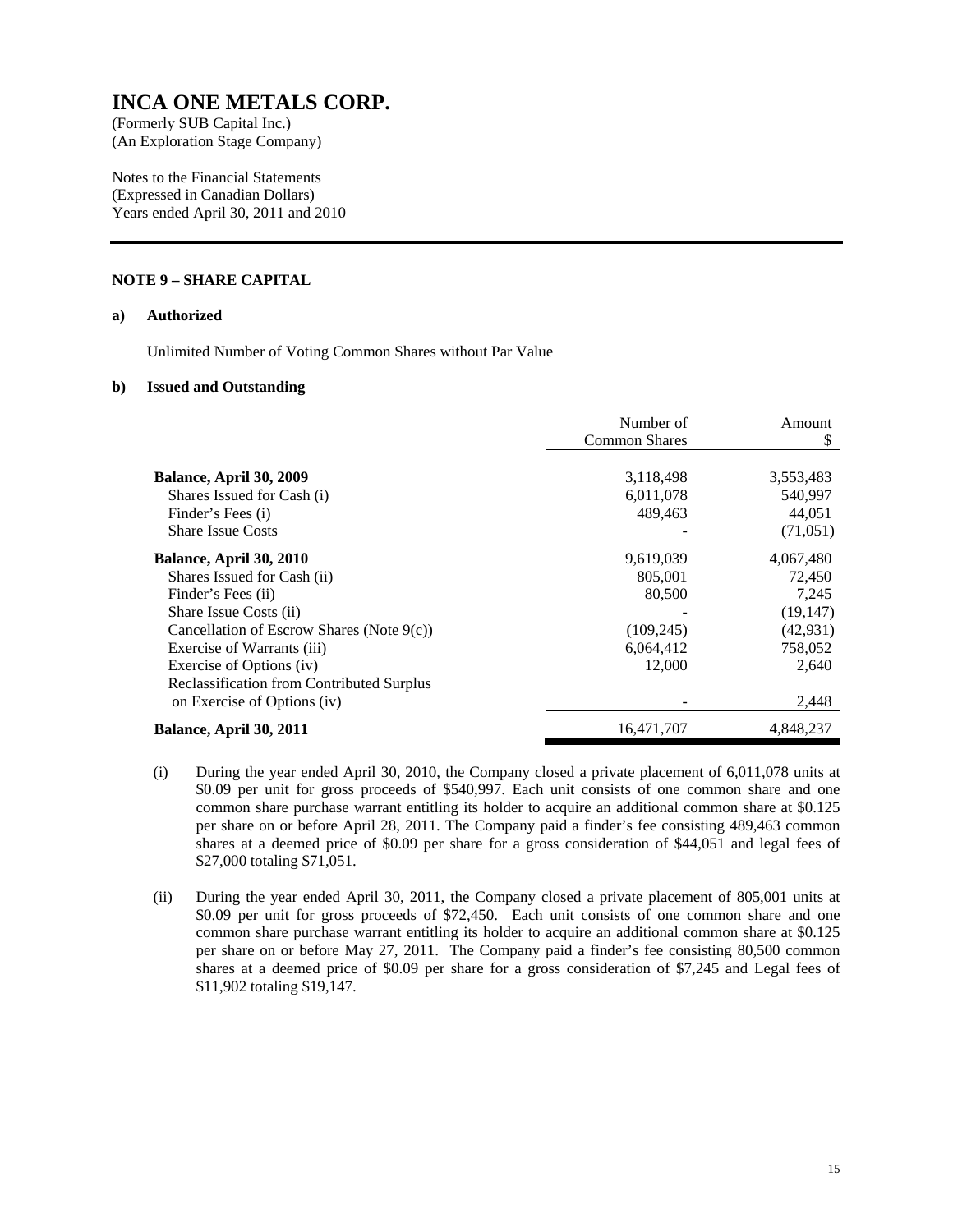(An Exploration Stage Company)

Notes to the Financial Statements (Expressed in Canadian Dollars) Years ended April 30, 2011 and 2010

#### **NOTE 9 – SHARE CAPITAL - continued**

#### **b) Issued and Outstanding - continued**

- (iii) During the year ended April 30, 2011, 6,064,412 common shares were issued for gross proceeds of \$758,052 on the exercise of 6,064,412 warrants at \$0.125 per share.
- (iv) During the year ended April 30, 2011, 12,000 stock options at \$0.22 per share were exercised for total proceeds of \$2,640. A reclassification of \$2,448 from contributed surplus to share capital was recorded on the exercise of these options.

#### **c) Escrow Shares**

As of April 30, 2011, the Company has 1,674,666 (2010 - 109,246) common shares held in escrow. Pursuant to an escrow agreement dated July 7, 2010, 1,196,444 common shares of the Company were deposited in escrow in connection with the Company's Change of Business. In addition, a total of 260,000 stock options (120,000 at \$0.135 expiring February 18, 2015 and 140,000 at \$0.125 expiring April 17, 2015) and share purchase warrants to purchase up to 1,036,444 common shares of the Company at \$0.125 expiring April 28, 2011, are also subject to the escrow agreement. During the year, 777,333 warrants were exercised and 777,333 common shares were deposited into escrow.

Under the escrow agreement, 10% of the escrowed securities were released from escrow following receipt of Exchange approval of the Change of Business. The remaining 90% of the securities will be released from escrow in increments of 15% every six months thereafter over a period of thirty six months. In the event the Company becomes a Tier 1 issuer of the Exchange, the escrow release schedule will be accelerated to 18 months.

On July 26, 2010, 109,246 common shares held in escrow pursuant to an escrow agreement dated January 10, 2007 were cancelled and returned to treasury.

A summary of the status of the escrow shares outstanding follows:

|                                     | Number of             |
|-------------------------------------|-----------------------|
|                                     | <b>Escrow Shares</b>  |
| Balance, April 30, 2009<br>Released | 345,614<br>(236, 368) |
| Balance, April 30, 2010             | 109,246               |
| Cancelled                           | (109, 246)            |
| Issued                              | 1,196,444             |
| Warrants Exercised                  | 777,333               |
| Released                            | (299, 111)            |
| Balance, April 30, 2011             | 1,674,666             |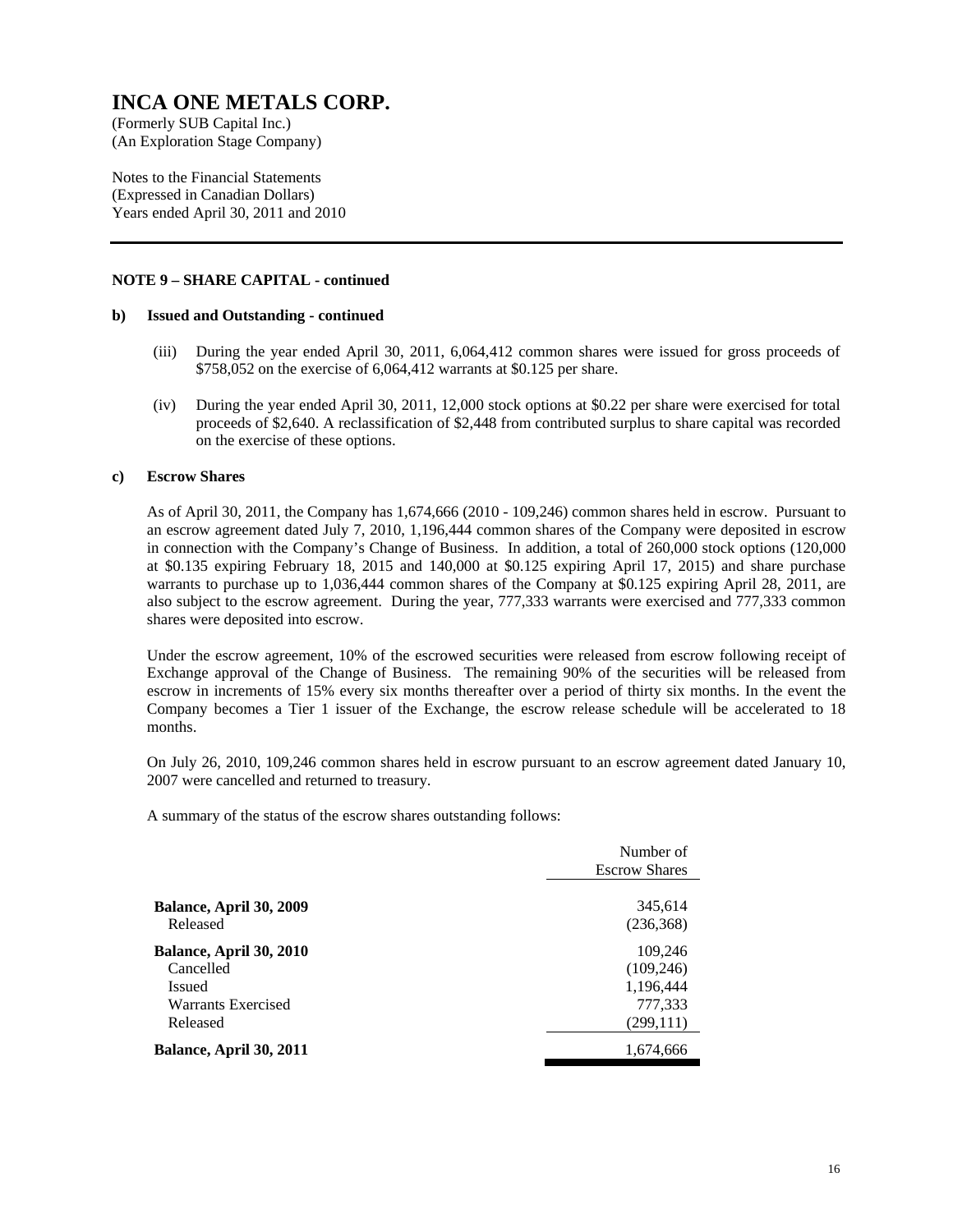(An Exploration Stage Company)

Notes to the Financial Statements (Expressed in Canadian Dollars) Years ended April 30, 2011 and 2010

#### **NOTE 9 – SHARE CAPITAL - continued**

#### **d) Stock Options - continued**

The Company adopted an incentive stock option plan, which provides that the Board of Directors of the Company may from time to time, in its discretion, and in accordance with the Exchange requirements, grant to directors, officers, employees and consultants to the Company, non-transferable options to purchase common shares, provided that the number of common shares reserved for issuance will not exceed 10% of the issued and outstanding common shares of the Company. Stock options will be exercisable for a period of up to 10 years from the date of grant. Options granted during the year vested immediately. Options granted to investor relations vest in accordance with Exchange requirements.

In connection with the foregoing, the number of common shares reserved for issuance to any individual director or officer will not exceed five percent (5%) of the issued and outstanding common shares and the number of common shares reserved for issuance to all consultants will not exceed two percent (2%) of the issued and outstanding common shares. Options may be exercised no later than 90 days following cessation of the optionee's position with the Company, provided that if the cessation of office, directorship, or consulting arrangement was by reason of death, the option may be exercised within a maximum period of twelve months after such death, subject to the expiry date of such option.

A summary of the status of the options outstanding follows:

|                         | Number of<br>Options | Weighted<br>Average<br><b>Exercise Price</b><br>\$ |
|-------------------------|----------------------|----------------------------------------------------|
| Balance, April 30, 2009 | 241,000              | 1.397                                              |
| Forfeited               | (241,000)            | (1.397)                                            |
| Granted                 | 911,000              | 0.128                                              |
| Balance, April 30, 2010 | 911,000              | 0.128                                              |
| Granted                 | 136,000              | 0.220                                              |
| Exercised               | (12,000)             | (0.220)                                            |
| Balance, April 30, 2011 | 1,035,000            | 0.140                                              |

The following table summarizes the options outstanding as at April 30, 2011:

| Number<br>of Options     | Weighted<br>Average<br>Remaining<br>Contractual Life | Exercise<br>Price<br>\$ | <b>Expiry Date</b> | Number of<br>Options<br>Exercisable |
|--------------------------|------------------------------------------------------|-------------------------|--------------------|-------------------------------------|
| $311,000^{(1)}$          | 3.81 years                                           | 0.135                   | February 18, 2015  | 311,000                             |
| $600,000$ <sup>(1)</sup> | 3.94 years                                           | 0.125                   | April 7, 2015      | 600,000                             |
| 124,000                  | 9.41 years                                           | 0.220                   | September 23, 2020 | 124,000                             |
| 1,035,000                | 4.60 years                                           | 0.140                   |                    | 1,035,000                           |

 $(1)$  Of these options, 120,000 and 140,000 are held in escrow respectively (Note 9(c)).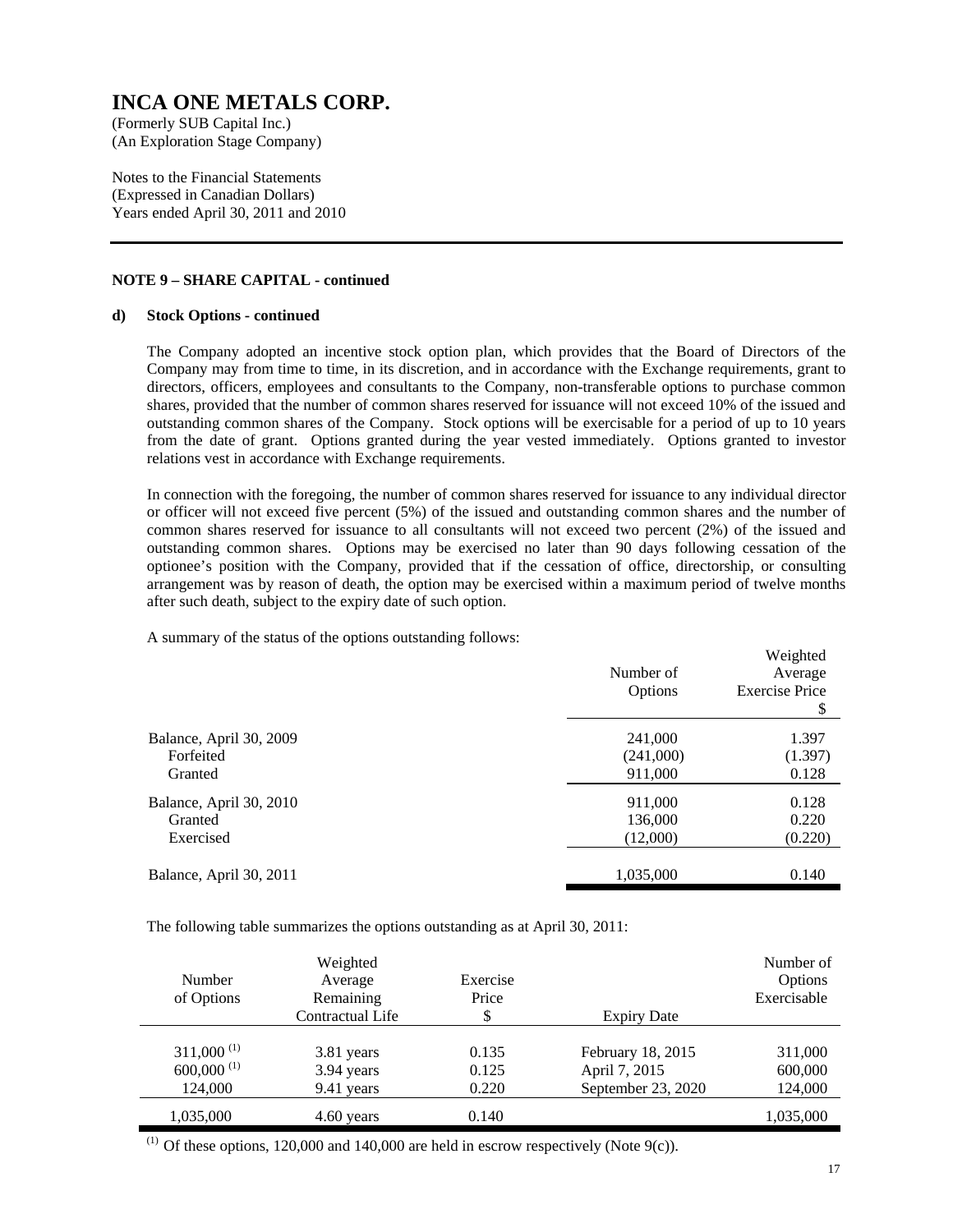(An Exploration Stage Company)

Notes to the Financial Statements (Expressed in Canadian Dollars) Years ended April 30, 2011 and 2010

#### **NOTE 9 – SHARE CAPITAL - continued**

#### **d) Stock Options - continued**

During the year ended April 30, 2011, the Company recognized stock-based compensation expense of \$27,739 (2010 - \$88,600) for stock options granted to directors, officers and employees.

The fair value of stock options was estimated using the Black-Scholes options pricing model with the following weighted average assumptions:

|                                        | 2011    | 2010    |
|----------------------------------------|---------|---------|
| Risk-Free Annual Interest Rate         | 1.44%   | 3.25%   |
| Expected Annual Dividend Yield         | $0\%$   | $0\%$   |
| <b>Expected Stock Price Volatility</b> | 225%    | 100\%   |
| Average Expected Life of Options       | 3 vears | 5 years |

The weighted average fair value of stock options granted during the year ended April 30, 2011 was \$0.20 (2010 - \$0.09) per option.

### **e) Warrants**

Each whole warrant entitles the holder to purchase one common share of the Company. A summary of the status of the warrants outstanding follows: Weighted

|                         | Number of<br>Warrants | Weighted<br>Average<br><b>Exercise Price</b><br>\$ |
|-------------------------|-----------------------|----------------------------------------------------|
| Balance, April 30, 2009 | 1,385,352             | 1.420                                              |
| Issued                  | 6,011,078             | 0.125                                              |
| Balance, April 30, 2010 | 7,396,430             | 0.370                                              |
| <b>Issued</b>           | 805,001               | 0.125                                              |
| Exercised               | (6,064,412)           | 0.125                                              |
| Balance, April 30, 2011 | 2,137,019             | 0.965                                              |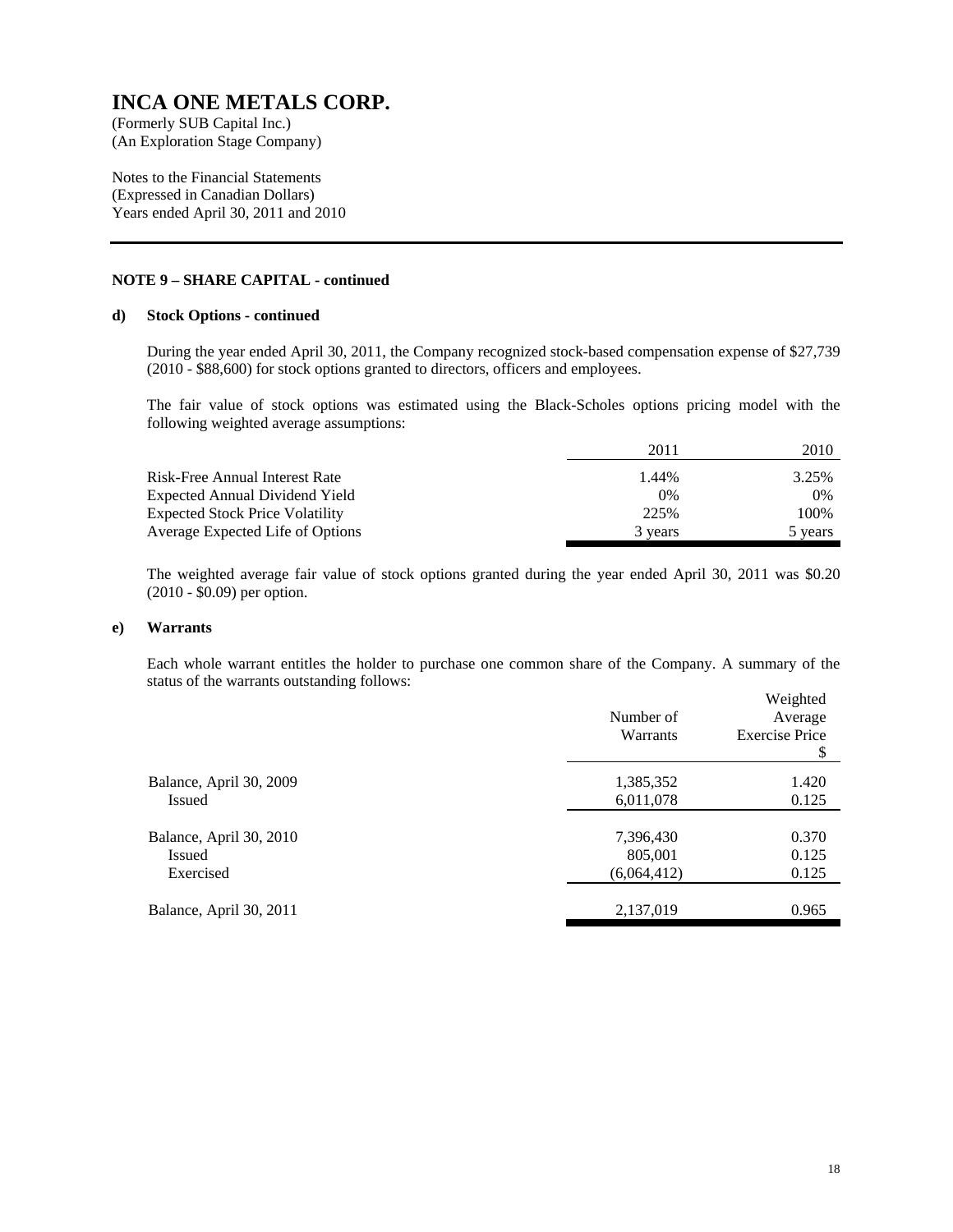(An Exploration Stage Company)

Notes to the Financial Statements (Expressed in Canadian Dollars) Years ended April 30, 2011 and 2010

### **NOTE 9 – SHARE CAPITAL - continued**

### **e) Warrants - continued**

The following table summarizes the share purchase warrants outstanding at April 30, 2011:

|           | Number<br>of Warrants | Weighted<br>Average<br>Remaining<br>Contractual Life | Exercise<br>Price | <b>Expiry Date</b> |
|-----------|-----------------------|------------------------------------------------------|-------------------|--------------------|
|           |                       |                                                      |                   |                    |
|           | 125,000               | $0.70$ years                                         | 2.000             | January 12, 2012   |
|           | 916,666               | 1.03 years                                           | 1.500             | May 9, 2012        |
|           | 343,686               | $1.62$ years                                         | 1.000             | December 12, 2012  |
|           | 751,667               | $0.07$ years                                         | 0.125             | May 27, 2011       |
| 2,137,019 |                       | $0.77$ years                                         | 0.965             |                    |
|           |                       |                                                      |                   |                    |

### **NOTE 10 – CONTRIBUTED SURPLUS**

A continuity of contributed surplus is as follows:

|                                                          | \$       |
|----------------------------------------------------------|----------|
| Balance, April 30, 2009                                  | 491,605  |
| Stock-based compensation                                 | 88,600   |
| Balance, April 30, 2010                                  | 580,205  |
| Cancellation of escrow shares (Note 9(c)                 | 42,931   |
| Stock-based compensation                                 | 27,739   |
| Reclassification to share capital on exercise of options | (2, 448) |
| Balance, April 30, 2011                                  | 648,427  |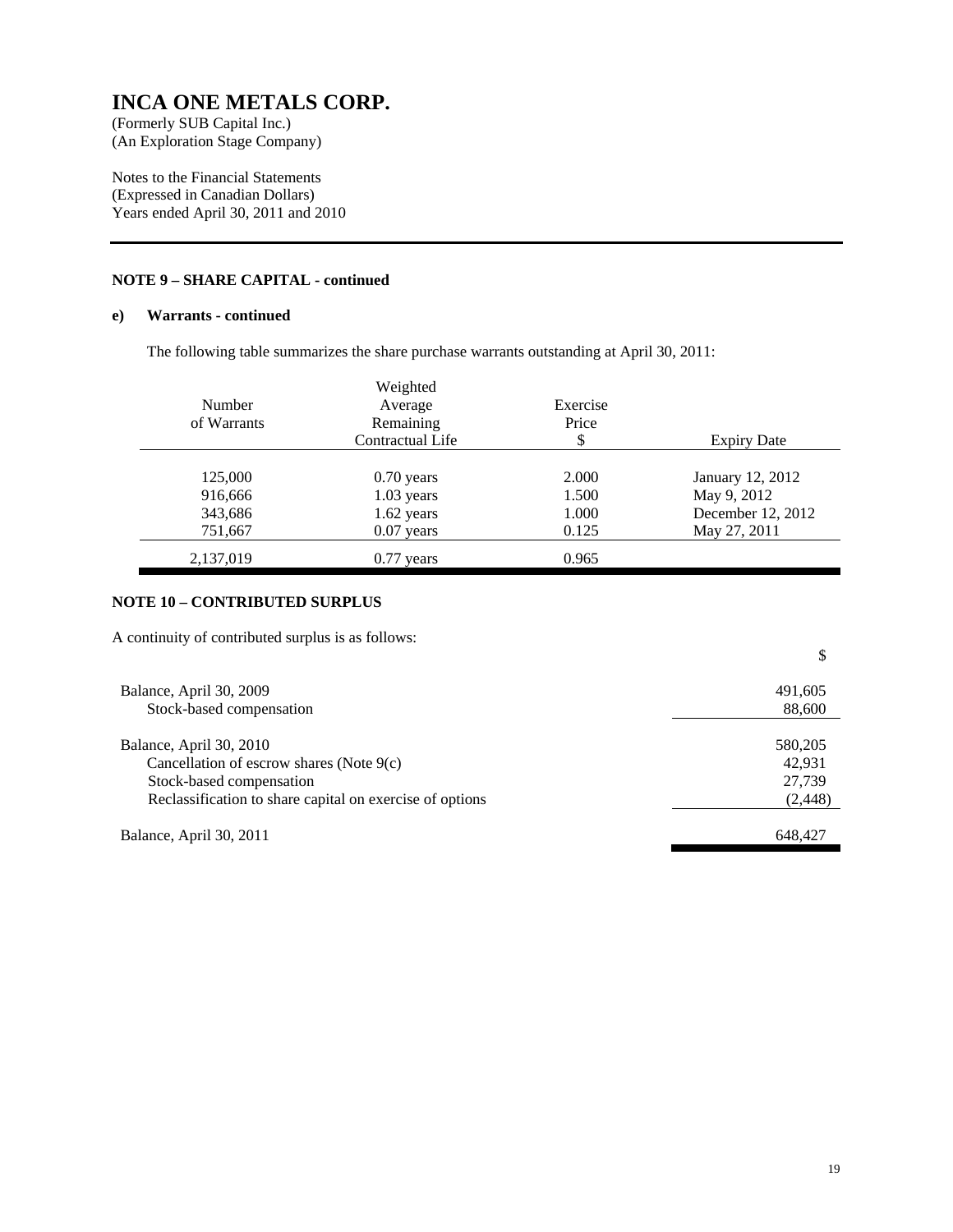(An Exploration Stage Company)

Notes to the Financial Statements (Expressed in Canadian Dollars) Years ended April 30, 2011 and 2010

### **NOTE 11 – RELATED PARTY TRANSACTIONS**

During the year ended April 30, 2011 and 2010, in addition to a related party transaction described in Note 8, the Company entered into the following transactions with directors, officers and companies controlled by them:

|                                     | 2011   | 2010   |
|-------------------------------------|--------|--------|
|                                     |        |        |
| Management fees                     | 33,500 |        |
| Office, rent and administration     | 33,000 | 11,500 |
| Legal fees and share issuance costs | 47.457 | 63,114 |
| Interest paid                       | 5,073  | 3,626  |

Included in prepaid expenses were rent deposits of \$1,200 (2010 - \$Nil) paid to companies with an officer in common.

Included in accounts payable and accrued liabilities were legal fees of \$7,627 (2010 - \$9,800) payable to a company controlled by an officer of the Company.

Included in accounts payable and accrued liabilities were management fees of \$6,003 (2010 - \$Nil) payable to a company controlled by an officer of the Company.

Included in accounts payable and accrued liabilities were accounting fees of \$Nil (2010 - \$8,500) payable to a company controlled by a director of the Company.

These transactions are in the normal course of business operations and are measured at the exchange amount, which is the amount of consideration established and agreed to by the related parties.

### **NOTE 12 – FINANCIAL INSTRUMENTS**

The Company is exposed in varying degrees to a variety of financial instrument related risks. All transactions undertaken are to support the Company's ongoing business and the Company does not acquire or issue derivative financial instruments for trading or speculative purposes. The Company's Board of Directors oversees management's risk management practices.

The risk exposure is summarized as follows:

#### **a) Credit Risk**

Credit risk is the risk of an unexpected loss if a customer or third party to a financial instrument fails to meet its contractual obligations. The Company is subject to credit risk on the cash balances at the bank, its short-term bank guaranteed investment certificates and amounts receivable. Cash and cash equivalents consisting of Guaranteed Investment Certificates ("GICs") have been invested with Schedule 1 banks or equivalents, with its cash held in Canadian based banking institutions, authorized under the Bank Act to accept deposits, which may be eligible for deposit insurance provided by the Canadian Deposit Insurance Corporation. The amounts receivable consist primarily of harmonized sales tax recoverable of \$42,254 and interest receivable of \$449.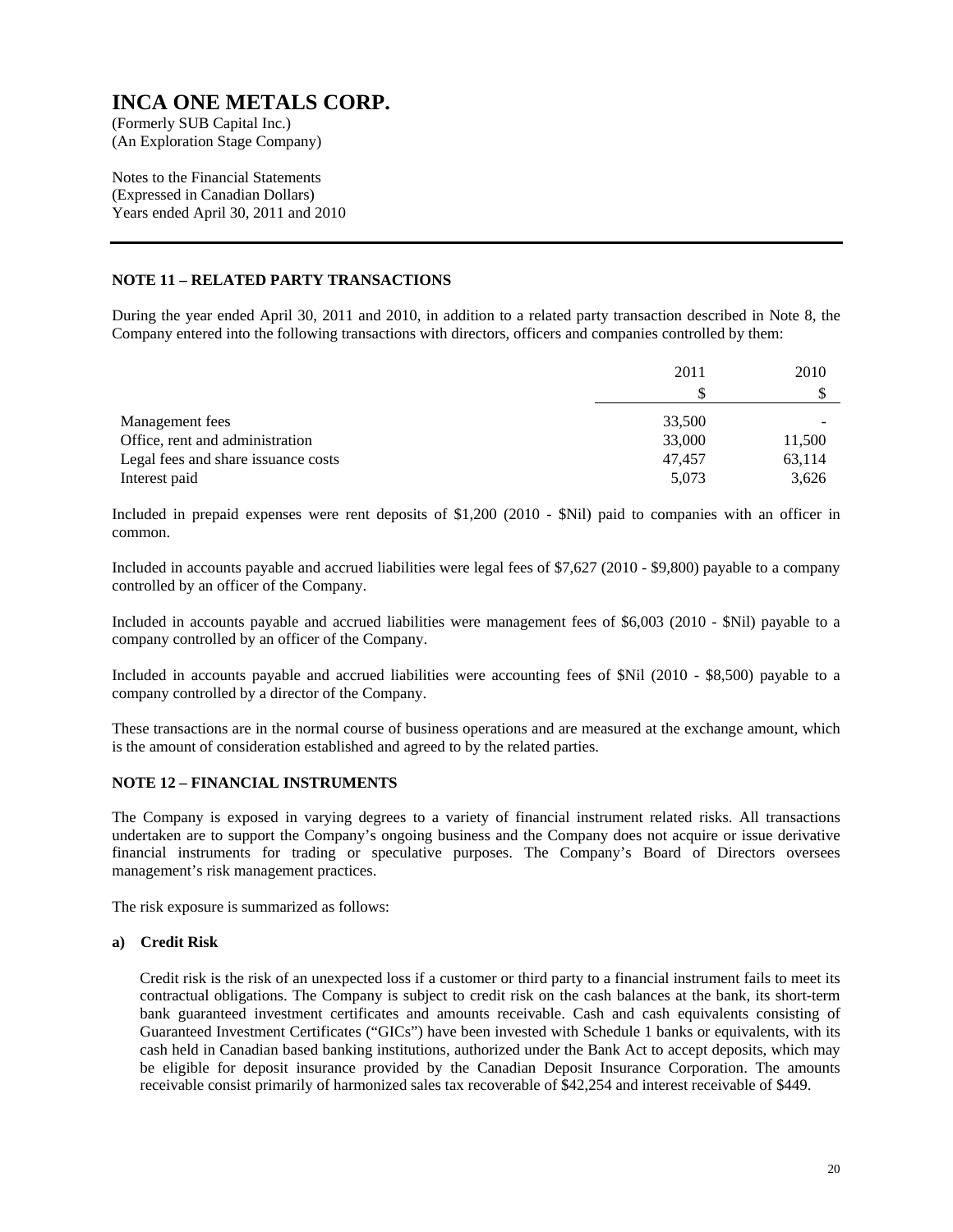(An Exploration Stage Company)

Notes to the Financial Statements (Expressed in Canadian Dollars) Years ended April 30, 2011 and 2010

#### **NOTE 12 – FINANCIAL INSTRUMENTS - continued**

### **b) Liquidity Risk**

The Company's approach to managing liquidity is to ensure that it will have sufficient liquidity to settle obligations and liabilities when due. As at April 30, 2011, the Company had cash and cash equivalents of \$700,853 to settle current liabilities of \$180,592 which consist of accounts payable that are considered short term and settled within 30 days and interest bearing loans. Subsequent to April 30, 2011, the Company raised \$2,000,000 from a private placement financing and \$93,958 from warrants exercises. The Company also repaid in full the interest bearing loans of \$120,000 subsequent to April 30, 2011. The Company believes that it has sufficient capital to meet its requirements for fiscal 2012.

#### **c) Market Risk**

#### **(i) Interest Rate Risk**

Interest rate risk is the risk that the fair value or future cash flows of a financial instrument will fluctuate because of changes in market interest rates.

The Company's cash and cash equivalents attract interest at floating rates and have maturities of 90 days or less. The Company's short-term investment is invested in GICs with greater than 90 day terms but not greater than one year. These GICs have a fixed interest rate for the term of the deposit. The interest on cash and GICs is typical of Canadian banking rates, which are low at present and the conservative investment strategy mitigates the risk of deterioration to the investment. A change of 100 basis points in the interest rates would not be material to the financial statements.

#### **(ii) Commodity Price Risk**

Commodity price risk is the risk of financial loss resulting from movements in the price of the Company's commodity inputs and outputs. The Company's risk relates primarily to the expected output to be produced at its resource properties described in Note 7 of these financial statements from which production is not expected in the near future.

#### **NOTE 13 – CAPITAL MANAGEMENT**

In the management of capital, the Company includes the components of shareholders' equity, as well as cash.

The Company's objectives when managing capital are: to safeguard its ability to continue as a going concern; to pursue the development of a business interest; and to maintain a flexible capital structure which optimizes the cost of capital within a framework of acceptable risk.

The Company manages its capital structure and makes adjustments to it in light of changes in economic conditions and the risk characteristics of the underlying assets. To maintain or improve its liquidity, the Company will have to issue new shares, issue new debt, or, acquire or dispose of assets all in the effort to optimize liquidity by raising or conserving cash.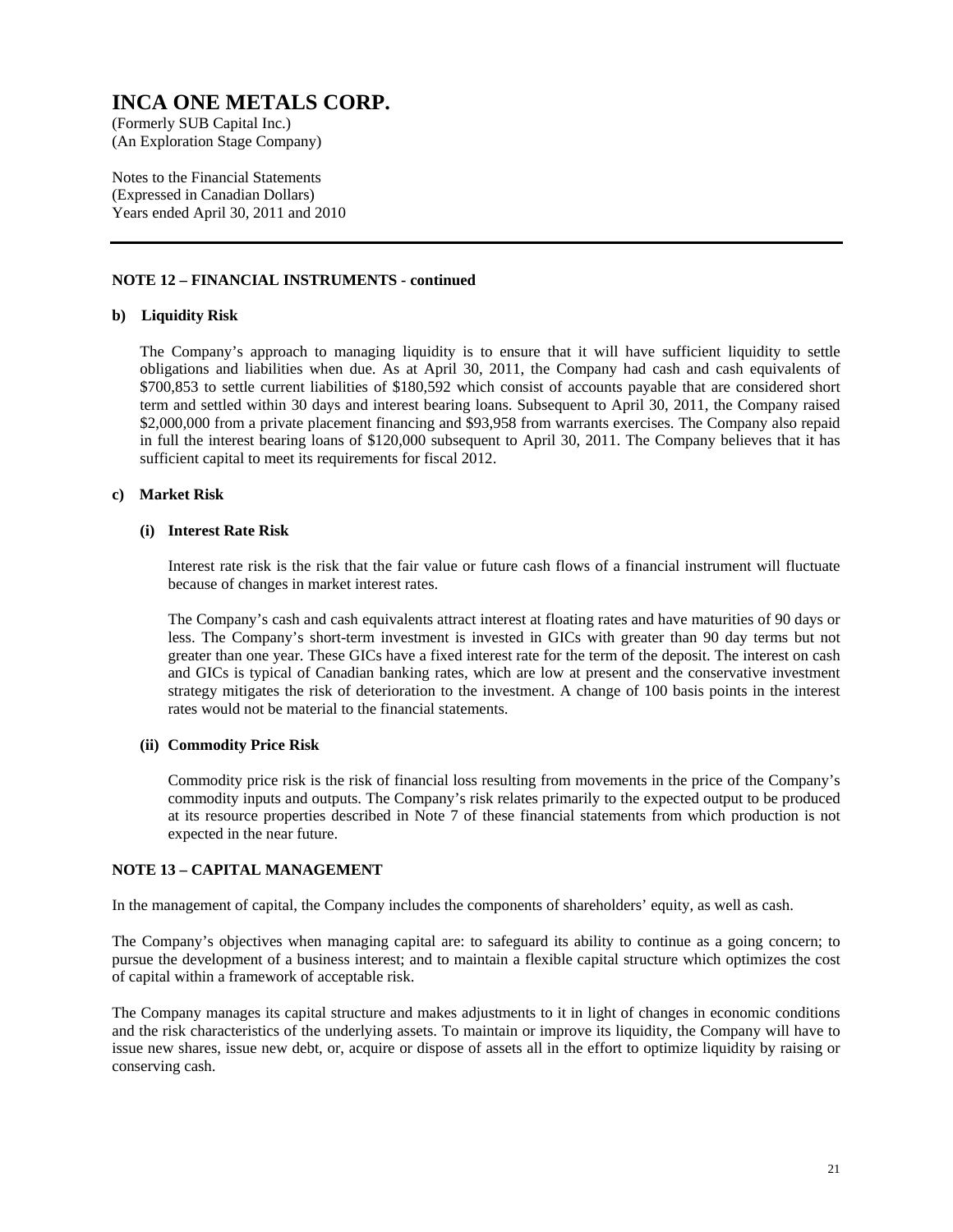(An Exploration Stage Company)

Notes to the Financial Statements (Expressed in Canadian Dollars) Years ended April 30, 2011 and 2010

### **NOTE 13 – CAPITAL MANAGEMENT - continued**

The Company is dependent on the capital markets as its sole source of operating capital. Its capital resources are largely determined by the strength of the junior resource markets and by the status of the Company's projects in relation to these markets, and its ability to compete for investor support of its projects.

The Company is not subject to externally imposed capital requirements.

There were no changes in the Company's management of capital during the year ended April 30, 2011.

#### **NOTE 14 – INCOME TAXES**

The recovery of income taxes differs from the amounts computer by applying local tax rates to the loss before tax due to the following:

|                                        | 2011      | 2010       |
|----------------------------------------|-----------|------------|
|                                        | \$        | \$         |
| Net Loss for the Year                  | (471,246) | (232, 379) |
| Income Tax Recovery at Applicable Rate | (131,000) | (68,600)   |
| <b>Permanent Differences</b>           | 53,000    | 26,100     |
| Provincial Tax Credits Forfeited       |           | 24,600     |
| <b>Effect of Share Issuance Costs</b>  | (5,000)   | (17,800)   |
| Effect of Change in Tax Rate           | 11,000    | 65,700     |
| Change in Valuation Allowance          | 72,000    | (30,000)   |
| Income Tax (Recovery)                  |           |            |

As at April 30, the significant components of future income tax assets and future income tax liabilities are as follows:

|                                                          | 2011      | 2010      |
|----------------------------------------------------------|-----------|-----------|
|                                                          | S         |           |
|                                                          |           |           |
| Non-capital Losses                                       | 948,000   | 849,000   |
| <b>Share Issuance Costs</b>                              | 16,000    | 14,000    |
| <b>Mineral Properties</b>                                | (29,000)  |           |
| Excess of Value over Carrying Value of Intangible Assets | 11,000    | 11,000    |
| Research and Development Tax Benefits                    | 25,000    | 25,000    |
| <b>Valuation Allowance</b>                               | (971,000) | (899,000) |
|                                                          |           |           |